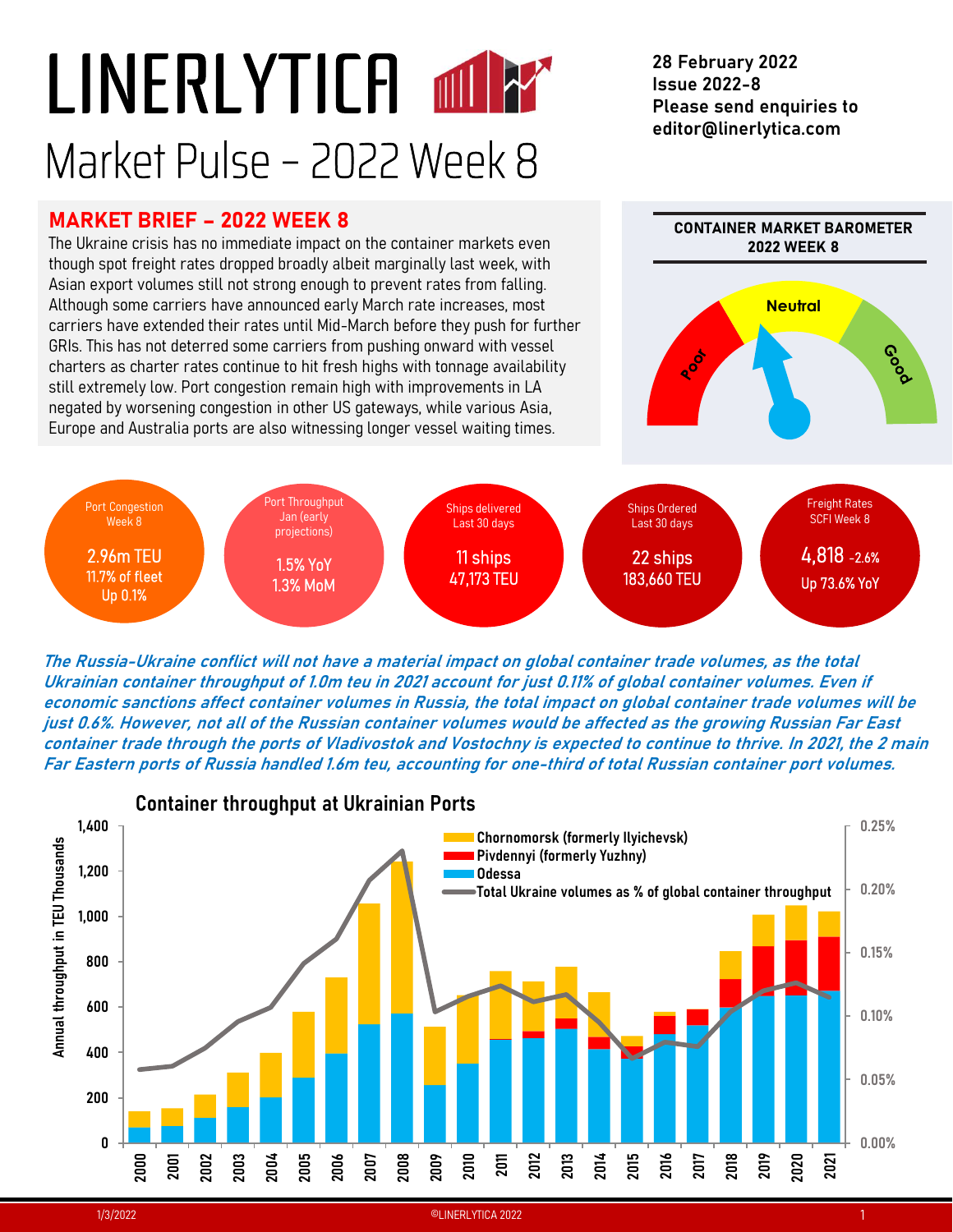

# LINERLYTICA Global Port Congestion Watch

Port congestion remains elevated, with North America still the main chokepoint accounting for 47% of global vessels waiting at anchorages.

Total vessels at North American anchorages have receded slightly to **Global Port Congestion Watch**<br>Port congestion remains elevated, with<br>North America still the main chokepoint<br>accounting for 47% of global vessels<br>waiting at anchorages.<br>Total vessels at North American<br>anchorages have rece week due to improvements in San Pedro (LA/LB), with total vessel capacity waiting for berths currently at **Global Port Congestion Watch**<br>Port congestion remains elevated, with<br>North America still the main chokepoint<br>accounting for 47% of global vessels<br>waiting at anchorages.<br>Total vessels at North American<br>anchorages have rece **Global Port Congestion Watch**<br>Port congestion remains elevated, with<br>North America still the main chokepoint<br>accounting for 47% of global vessels<br>waiting at anchorages.<br>Total vessels at North American<br>anchorages have rece However, this has been replaced by increased queues at Oakland and the ports in Puget Sound (Seattle, Tacoma, Vancouver, Prince Rupert). Congestion also remain high in the US East Coast especially in Charleston, New York, Norfolk and Houston, with only Savannah recording improvements.



## LINERLYTICA Weekly Congestion Spotlight

Shanghai/Ningbo Congestion at the main Chinese ports have picked up slightly after dropping since the Chinese New Year holidays, in the first signs that activity is picking up again after Chinese factory production and export volumes come back from the post CNY dip.

> Congestion numbers are still well below their previous peaks last year, but this recent rise is coming ahead of the busier summer season and is trending ahead of the trend last year.

Cargo demand needs to rebound strongly to support the carriers' attempts to push ahead with their rate increase efforts that have mostly been pushed back to mid-March, although some carriers are proceeding with early March rate increases on the Transpacific routes.

Carriers are positioning ahead of the key Transpacific contract rate negotiations as it is critical that they maintain spot rates above the proposed contract rate levels.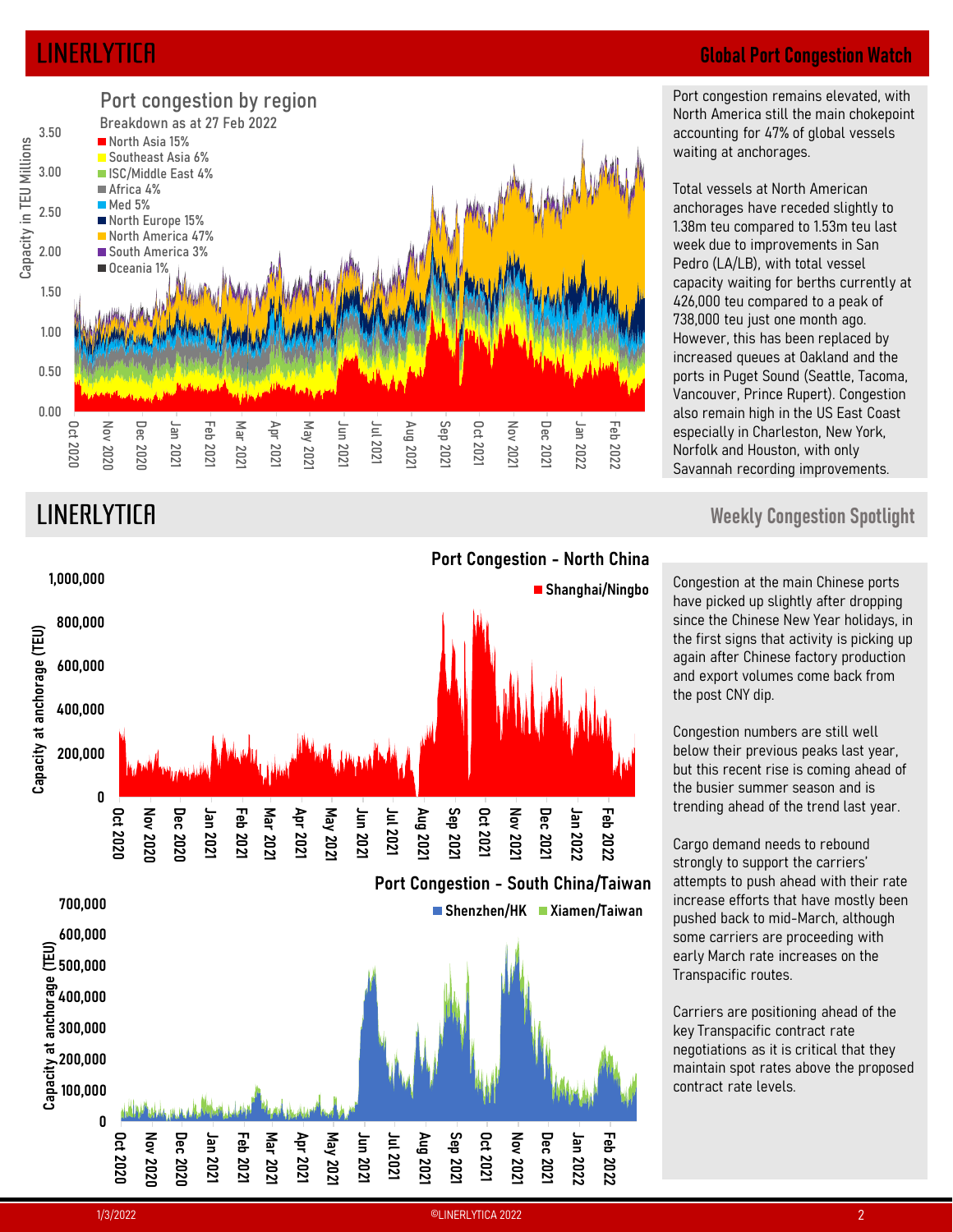## LINERLYTICA Port Throughput Watch



Additional January port volumes reported over the past week have reaffirmed the rebound in demand last month, with volumes growing by 1.3% compared to December 2021 and 1.5% yearon-year compared to January 2021.

The rebound in the Chinese port volumes were the main driver for the rebound, with other key Asian ports in Korea, Taiwan and Vietnam also showing some resilience ahead of the Lunar New Year.

Port volumes in the Middle East and Indian subcontinent region are still not fully reported and may still be revised upwards, with positive cargo trends ahead of the Ramadan peak shipping season expected to aid demand.

Container volumes in the Black Sea and Baltic regions could be affected by the Ukraine-Russian conflict and sanctions against Russia but the impact will only be reflected in the coming months.

## Weekly Port Focus : Far East Ports

A strong rebound in port volumes in Korea, Vietnam and Taiwan helped to push the January port volumes ahead of the Lunar New Year holidays in these 3 countries.

of their December numbers with strong North Asia cargo volumes pushing up the performance. Busan has also been a beneficiary of the rise in Russian Far East volumes in the last 2 years and this trade is expected to thrive as Russian cargo faces potential sanctions in Europe.

In Vietnam, cargo volumes at Ho Chi Minh City and Cai Mep posted its 4<sup>th</sup> consecutive month on month increase, driven by rising export volumes after the strict country wide COVID lockdowns that were only lifted in September last year.

Volume growth at the main Taiwanese port of Kaohsiung were<br>relatively lacklustre but it still registered a 2.5% gain in January compared to a month earlier.



| 76.6%<br>15, 20<br>12.3%<br>4.9%<br>$4.0\%$<br>$1.3\%$                           | 0.015058532<br>$0.3\%$<br>$0.1\%$<br><b>Contract</b><br>$-0.44$ | 3U70<br>% Growth YoY<br>20%<br>10%<br>$0\%$<br>$-10%$ |
|----------------------------------------------------------------------------------|-----------------------------------------------------------------|-------------------------------------------------------|
| s preliminary estimates and subject to changes                                   |                                                                 | $-20%$                                                |
| 10 <sub>m</sub> -21<br>$May-21$<br>$1u - 21$<br>$Sep-21$<br>$Aug-21$<br>$Jul-21$ | $J$ an-22<br><b>Oct-21</b><br>$Nov-21$<br>Dec-21                | $-30%$                                                |
| January 2022 (f)                                                                 | MoM%                                                            | YoY%                                                  |
| <b>Global Sample</b>                                                             | 1.3%                                                            | 1.5%                                                  |
| Breakdown by region<br>China & HK                                                | 3.5%                                                            | 0.3%                                                  |
| Other North Asia                                                                 | 1.0%                                                            | 4.8%                                                  |
| SE Asia                                                                          | $-0.5%$                                                         | 1.4%                                                  |
| Indian sub-cont.                                                                 | $-1.7%$                                                         | 1.5%                                                  |
| Middle East                                                                      | $-4.0%$                                                         | $-1.4%$                                               |
| North America                                                                    | 1.4%                                                            | 1.6%                                                  |
| Latin America                                                                    | $-4.0%$                                                         | 7.9%                                                  |
| North Europe                                                                     | 1.2%                                                            | $0.0\%$                                               |
| South Europe                                                                     | 2.7%                                                            | 4.8%                                                  |
| Africa                                                                           | $-0.2%$                                                         | 1.7%                                                  |
| Oceania                                                                          | $-3.7%$                                                         | $-4.5%$                                               |
|                                                                                  |                                                                 |                                                       |
|                                                                                  |                                                                 |                                                       |
|                                                                                  |                                                                 |                                                       |
|                                                                                  |                                                                 |                                                       |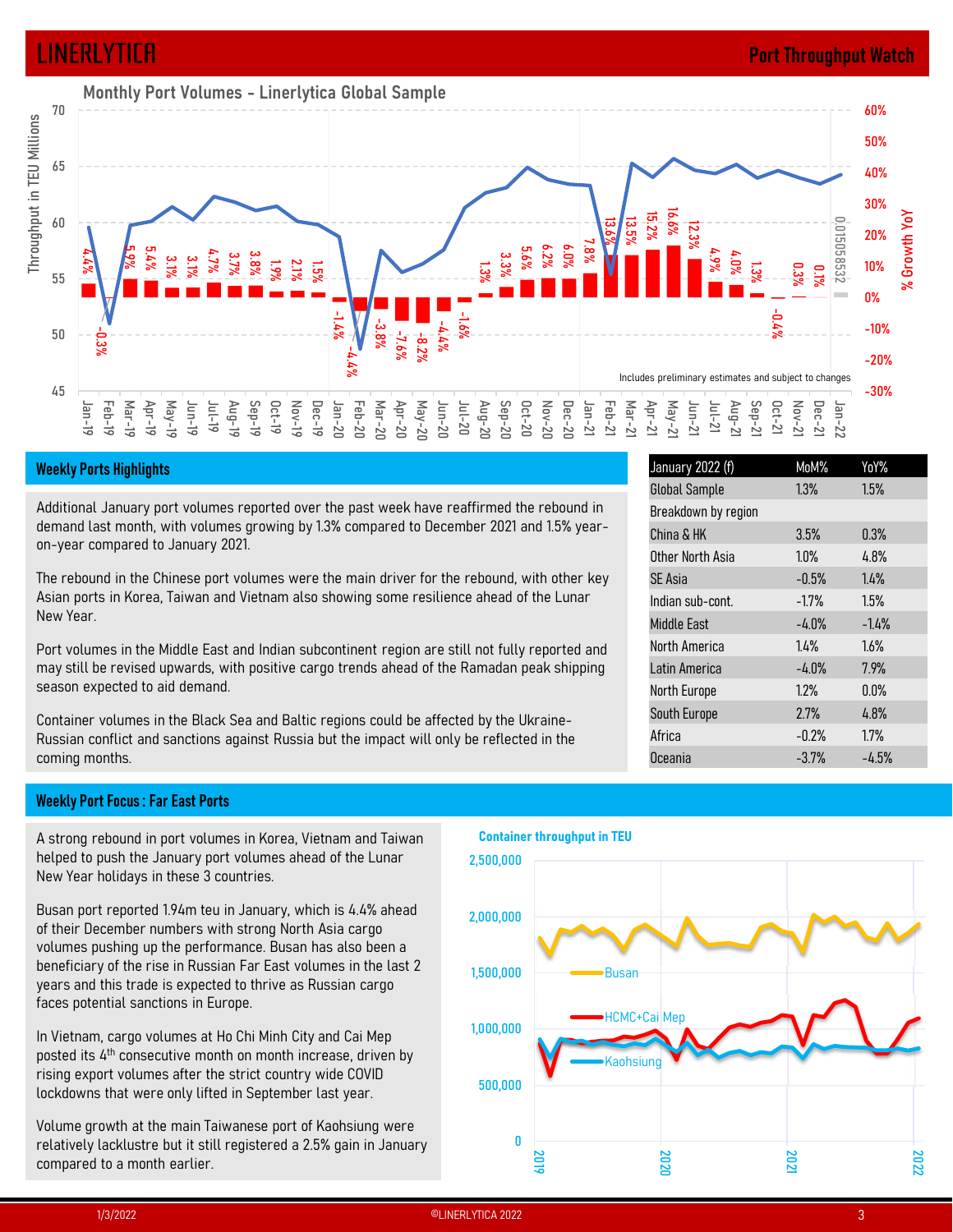# Name Team Content Charter and Supply of the Cartering activity was limited to be a lay of the Charter and Supply of the ASS of the Cartering activity was limited to species amountant the method of the ASS of the ASS of the  $\frac{100000}{-2,00000}$ <br>  $\frac{4,250000}{-2,00000}$ <br>  $\frac{4,250000}{-2,00000}$ <br>  $\frac{4,250000}{-2,0000}$ <br>  $\frac{4,250000}{-2,0000}$ <br>  $\frac{4,250000}{-2,0000}$ <br>  $\frac{4,250000}{-2,0000}$ <br>  $\frac{100000}{-2,0000}$ <br>  $\frac{100000}{-2,0000}$ <br>  $\frac{1000$ 0 20000 40000 60000 80000 100000 1,100 teu120000 2,700 teu 140000 5,600 teu 160000 (based on 12 month fixtures)  $2000$  2001 2003 2003 2008 2006 2012 2013 2014 2015 2016 2016 2010 2014 2016 2017 2017 2018 2017 2017 2021 2021 2021 2022 Containership charter rates \$/day 8,000 teu 4,250 teu 1,700 teu

# LINERLYTICA Containership Charter & Resale Market Watch

Charter rates continue to rise and break **ership Charter & Resale Market Watch**<br>Charter rates continue to rise and break<br>new records, with Euroseas announcing the<br>25 year old 1,439 teu AEGEAN EXPRESS<br>fetched a very strong rate of \$41,000 on a 3<br>year extension to **ership Charter & Resale Market Watch**<br>Charter rates continue to rise and break<br>new records, with Euroseas announcing the<br>25 year old 1,439 teu AEGEAN EXPRESS<br>fetched a very strong rate of \$41,000 on a 3<br>year extension to fetched a very strong rate of \$41,000 on a 3 year extension to Continental Shipping for its Straits-Myanmar service.

Chartering activity was limited to smaller sizes only, with larger tonnage remaining in very short supply at the moment. Demand remains high with several carriers still short of tonnage for the new services planned in the next 3 months. **ership Charter & Resale Market Watch**<br>Charter rates continue to rise and break<br>new records, with Euroseas announcing the<br>25 year old 1,439 teu AEGEAN EXPRESS<br>fetched a very strong rate of \$41,000 on a 3<br>year extension to

| 140000<br>$-4,250$ teu<br>120000<br>$-2,700$ teu<br>$-$ 1,700 teu<br>100000<br>$-$ 1,100 teu<br>80000<br>60000<br>40000<br>20000<br>0<br>2000<br>2003<br>$2001$<br>2002 | $-5,600$ teu<br>2004<br>2005 | 2006<br>2007 | 2008<br>2009 | 2010<br>2015<br>2016<br>2011<br>2012<br>2013<br>2014 | 2018<br>2020<br>2017<br>2019 | 2021<br>2022    | its Straits-Myanmar service.<br>remains high with several carriers still<br>short of tonnage for the new services<br>planned in the next 3 months.<br>FESCO was reported to have acquired 3<br>deal could be aborted due to potential<br>Russian sanctions. |                 | fetched a very strong rate of \$41,000 on a 3<br>year extension to Continental Shipping for<br>Chartering activity was limited to smaller<br>sizes only, with larger tonnage remaining in<br>very short supply at the moment. Demand<br>ships of 980-1,050 teu from Ortolan but the |
|-------------------------------------------------------------------------------------------------------------------------------------------------------------------------|------------------------------|--------------|--------------|------------------------------------------------------|------------------------------|-----------------|-------------------------------------------------------------------------------------------------------------------------------------------------------------------------------------------------------------------------------------------------------------|-----------------|-------------------------------------------------------------------------------------------------------------------------------------------------------------------------------------------------------------------------------------------------------------------------------------|
| <b>New charters</b>                                                                                                                                                     |                              |              |              |                                                      |                              |                 |                                                                                                                                                                                                                                                             |                 |                                                                                                                                                                                                                                                                                     |
| Name                                                                                                                                                                    | <b>TEU</b>                   | <b>Built</b> | Gear         | <b>Owner</b>                                         | <b>Charterer</b>             |                 | Rate \$/day                                                                                                                                                                                                                                                 | Period          | Laycan                                                                                                                                                                                                                                                                              |
| KOTA LATIF                                                                                                                                                              | 4,253                        | 2007         | No           | PIL                                                  | Matson                       |                 | 44,000                                                                                                                                                                                                                                                      | 46-50m          | Feb-22                                                                                                                                                                                                                                                                              |
| EMMA A                                                                                                                                                                  | 2,837                        | 2007         | No           | Arkas Group                                          | Hapag-Lloyd                  |                 | 40,000                                                                                                                                                                                                                                                      | 36 <sub>m</sub> | Feb-22                                                                                                                                                                                                                                                                              |
| <b>MARTINIQUE</b>                                                                                                                                                       | 2,824                        | 2007         | No           | Zeaborn                                              | <b>ONE</b>                   |                 | 39,950                                                                                                                                                                                                                                                      | 36m             | Feb-22                                                                                                                                                                                                                                                                              |
| EM CORFU                                                                                                                                                                | 2,556                        | 2001         | Yes          | Eurobulk                                             | Maersk                       |                 | 40,000                                                                                                                                                                                                                                                      | 36-38m          | Feb-22                                                                                                                                                                                                                                                                              |
| <b>FUTURE</b>                                                                                                                                                           | 2,174                        | 1997         | No           | Danaos                                               | <b>COSCO</b>                 |                 | € 26,250                                                                                                                                                                                                                                                    | 36m             | Feb-22                                                                                                                                                                                                                                                                              |
| <b>GREEN DAWN</b>                                                                                                                                                       | 1,809                        | 2020         | No           | XT Shipping                                          |                              | X-Press Feeders | 33,000                                                                                                                                                                                                                                                      | 36m             | Feb-22                                                                                                                                                                                                                                                                              |
| <b>SEAMASTER</b>                                                                                                                                                        | 1,756                        | 2013         | Yes          | Eastern Med Maritime                                 | Zim                          |                 | 35,000                                                                                                                                                                                                                                                      | 36m             | Feb-22                                                                                                                                                                                                                                                                              |
| <b>TZINI</b>                                                                                                                                                            | 1,756                        | 2013         | Yes          | Eastern Med Maritime                                 | Zim                          |                 | 35,000                                                                                                                                                                                                                                                      | 36m             | Feb-22                                                                                                                                                                                                                                                                              |
| KONRAD                                                                                                                                                                  | 1,740                        | 2005         | Yes          | <b>Akar Shipping</b>                                 | Hapag-Lloyd                  |                 | 44,000                                                                                                                                                                                                                                                      | 12m             | Feb-22                                                                                                                                                                                                                                                                              |
| MTT PASIR GUDANG                                                                                                                                                        | 1,740                        | 2000         | Yes          | MTT Shipping                                         | Yang Ming                    |                 | 59000                                                                                                                                                                                                                                                       | $9-11m$         | Feb-22                                                                                                                                                                                                                                                                              |
| <b>OPHELIA</b>                                                                                                                                                          | 1,717                        | 2018         | No           | Leonhardt & Blumberg                                 | Zim                          |                 | 34,500                                                                                                                                                                                                                                                      | 36m             | Feb-22                                                                                                                                                                                                                                                                              |
| A. IDEFIX                                                                                                                                                               | 1,674                        | 2008         | Yes          | Capital Ship Management                              |                              | X-Press Feeders | 42,500                                                                                                                                                                                                                                                      | 36m             | Feb-22                                                                                                                                                                                                                                                                              |
| TIGER LONGKOU                                                                                                                                                           | 1,384                        | 2022         | No           | Tiger Investment                                     | <b>SITC</b>                  |                 | na                                                                                                                                                                                                                                                          | na              | Feb-22                                                                                                                                                                                                                                                                              |
| <b>OEL INDIA</b>                                                                                                                                                        | 1,030                        | 2008         | Yes          | Transworld Group                                     | Maersk                       |                 | 20,300                                                                                                                                                                                                                                                      | 24m             | Feb-22                                                                                                                                                                                                                                                                              |
| <b>AURORA</b>                                                                                                                                                           | 868                          | 2001         | No           | Reederei Rudolf Schepers                             | <b>BG Freight</b>            |                 | E18,000                                                                                                                                                                                                                                                     | $30-32m$        | Feb-22                                                                                                                                                                                                                                                                              |
| <b>New ownership changes</b>                                                                                                                                            |                              |              |              |                                                      |                              |                 |                                                                                                                                                                                                                                                             |                 |                                                                                                                                                                                                                                                                                     |
| Name                                                                                                                                                                    | <b>TEU</b>                   | Gear         | Built        | Yard                                                 | <b>Delivery</b>              | Price           | <b>Sellers</b>                                                                                                                                                                                                                                              |                 | <b>Buyers</b>                                                                                                                                                                                                                                                                       |
| <b>SEASPAN LEBU</b>                                                                                                                                                     | 4,253                        | No           | 2010         | Yangzijiang                                          | Feb-22                       |                 | Seaspan                                                                                                                                                                                                                                                     |                 | CMA CGM                                                                                                                                                                                                                                                                             |
| <b>BALTHASAR SCHULTE</b>                                                                                                                                                | 4,250                        | No           | 2012         | Yangzijiang                                          | Feb-22                       |                 | <b>Borealis Maritime</b>                                                                                                                                                                                                                                    |                 | <b>MSC</b>                                                                                                                                                                                                                                                                          |
| <b>FILIAT</b>                                                                                                                                                           | 1,774                        | No           | 2019         | Yangzijiang                                          | Feb-22                       | \$41m           | Lomar                                                                                                                                                                                                                                                       |                 | Wan Hai                                                                                                                                                                                                                                                                             |
| <b>LUCKY MERRY</b>                                                                                                                                                      | 1,708                        | Yes          | 2007         | Imabari                                              | Feb-22                       |                 | Lucky Shipping Navigation                                                                                                                                                                                                                                   |                 | Celcius Shg                                                                                                                                                                                                                                                                         |
| <b>MANATEE</b>                                                                                                                                                          | 1,577                        | Yes          | 2006         | Imabari                                              | Feb-22                       |                 | Tanto Intim Line                                                                                                                                                                                                                                            |                 | Celcius Shg                                                                                                                                                                                                                                                                         |
| RUN HE                                                                                                                                                                  | 1,200                        | No           | 2003         | Hegemann Rolandwerft                                 | Feb-22                       |                 | Fonway Shipping                                                                                                                                                                                                                                             |                 | <b>MSC</b>                                                                                                                                                                                                                                                                          |
| <b>VEGA SKY</b>                                                                                                                                                         | 1,020                        | No           | 2012         | Tsuneishi                                            | Feb-22                       |                 | Kambara Kisen                                                                                                                                                                                                                                               |                 | <b>Onward Marine</b>                                                                                                                                                                                                                                                                |
|                                                                                                                                                                         |                              |              |              |                                                      |                              |                 |                                                                                                                                                                                                                                                             |                 |                                                                                                                                                                                                                                                                                     |

## New ownership changes

|                              | טט ו,      | <b>LUIJ</b> | 1C2          | Laster II Med Maritime   | LIIII           |                   | งง,บบบ                    | JUIII      | $I$ CD- $LL$         |
|------------------------------|------------|-------------|--------------|--------------------------|-----------------|-------------------|---------------------------|------------|----------------------|
| <b>TZINI</b>                 | 1,756      | 2013        | Yes          | Eastern Med Maritime     | Zim             |                   | 35,000                    | 36m        | Feb-22               |
| KONRAD                       | 1,740      | 2005        | Yes          | Akar Shipping            |                 | Hapag-Lloyd       | 44,000                    | 12m        | Feb-22               |
| MTT PASIR GUDANG             | 1,740      | 2000        | Yes          | <b>MTT Shipping</b>      |                 | Yang Ming         | 59000                     | $9-11m$    | Feb-22               |
| <b>OPHELIA</b>               | 1,717      | 2018        | No           | Leonhardt & Blumberg     | Zim             |                   | 34,500                    | 36m        | Feb-22               |
| A. IDEFIX                    | 1,674      | 2008        | Yes          | Capital Ship Management  |                 | X-Press Feeders   | 42,500                    | 36m        | Feb-22               |
| TIGER LONGKOU                | 1,384      | 2022        | No           | Tiger Investment         | <b>SITC</b>     |                   | na                        | na         | Feb-22               |
| <b>OEL INDIA</b>             | 1,030      | 2008        | Yes          | Transworld Group         |                 | Maersk            | 20,300                    | 24m        | Feb-22               |
| <b>AURORA</b>                | 868        | 2001        | No           | Reederei Rudolf Schepers |                 | <b>BG Freight</b> | E18,000                   | $30 - 32m$ | Feb-22               |
|                              |            |             |              |                          |                 |                   |                           |            |                      |
|                              |            |             |              |                          |                 |                   |                           |            |                      |
| <b>New ownership changes</b> |            |             |              |                          |                 |                   |                           |            |                      |
| Name                         | <b>TEU</b> | Gear        | <b>Built</b> | Yard                     | <b>Delivery</b> | Price             | <b>Sellers</b>            |            | <b>Buyers</b>        |
| <b>SEASPAN LEBU</b>          | 4,253      | No          | 2010         | Yangzijiang              | Feb-22          |                   | Seaspan                   |            | CMA CGM              |
| <b>BALTHASAR SCHULTE</b>     | 4,250      | No          | 2012         | Yangzijiang              | Feb-22          |                   | <b>Borealis Maritime</b>  |            | <b>MSC</b>           |
| <b>FILIAT</b>                | 1,774      | No          | 2019         | Yangzijiang              | Feb-22          | \$41m             | Lomar                     |            | Wan Hai              |
| <b>LUCKY MERRY</b>           | 1,708      | Yes         | 2007         | Imabari                  | Feb-22          |                   | Lucky Shipping Navigation |            | <b>Celcius Shg</b>   |
| <b>MANATEE</b>               | 1,577      | Yes         | 2006         | Imabari                  | Feb-22          |                   | Tanto Intim Line          |            | <b>Celcius Shg</b>   |
| <b>RUN HE</b>                | 1,200      | No          | 2003         | Hegemann Rolandwerft     | Feb-22          |                   | <b>Fonway Shipping</b>    |            | <b>MSC</b>           |
| <b>VEGA SKY</b>              | 1,020      | No          | 2012         | Tsuneishi                | Feb-22          |                   | Kambara Kisen             |            | <b>Onward Marine</b> |
|                              |            |             |              |                          |                 |                   |                           |            |                      |
|                              |            |             |              |                          |                 |                   |                           |            |                      |
| 1/3/2022                     |            |             |              | ©LINERLYTICA 2022        |                 |                   |                           |            | 4                    |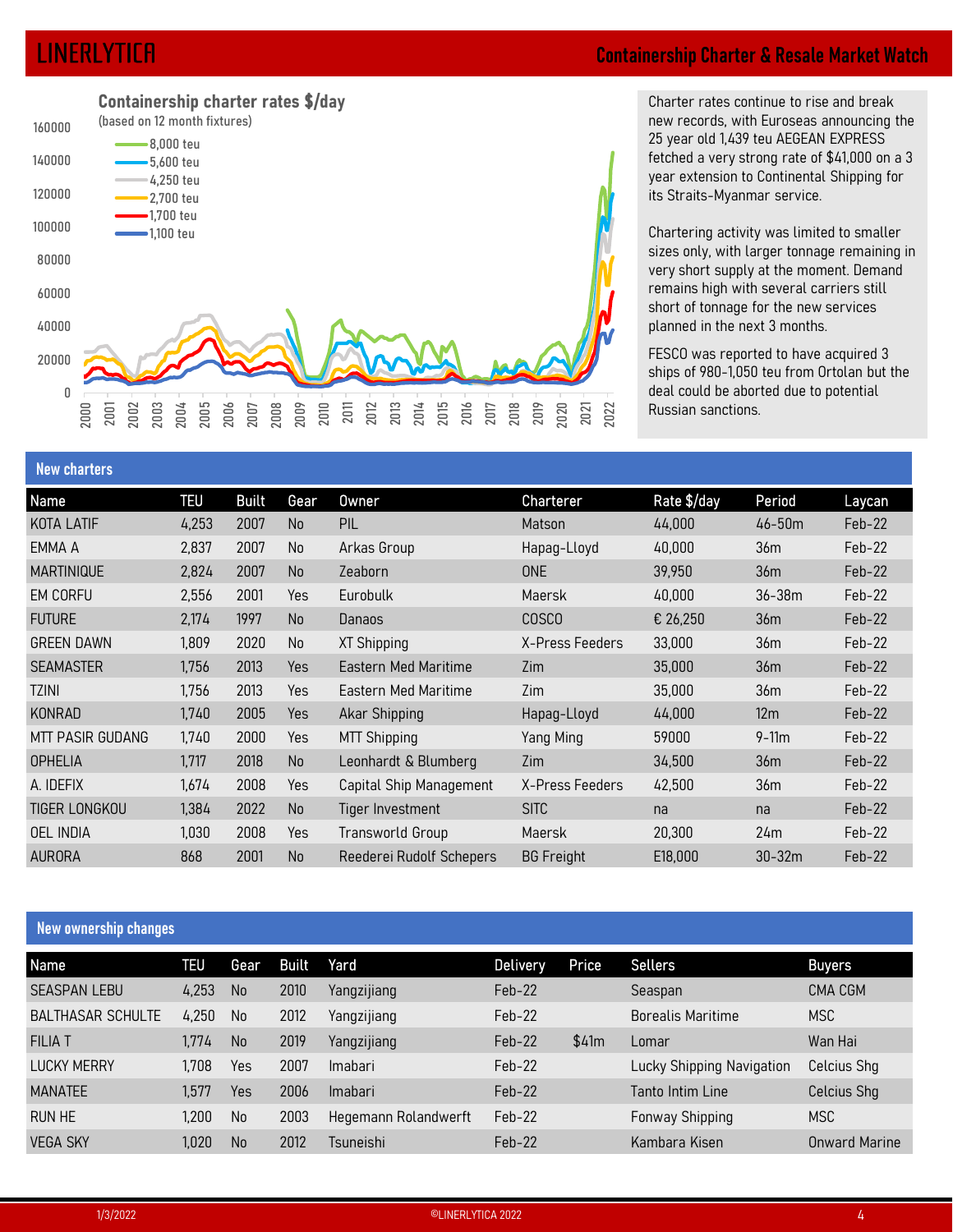# Ships delivered in last 30 days **EXEMPLYTICA Containership Capacity Watch**<br>
Name TEU DWT Yard Built Delivered Owner Operator<br>
EVER OPUS 2,476 33,496 Imabari Zosen 25/2/2022 Northstar Ship Mgmt Evergreen<br>
CONSIGNIA 1,091 13,273 Tsuneishi Zhoushan 24/2/202 **LINERLYTICA**<br>
Ships delivered in last 30 days<br>
Name TEU DWT Yard Built<br>
EVER OPUS 2,476 33,496 Imabari Zosen 25/2/2022 Northstar Ship Mgmt Evergreen<br>
CONSIGNIA 1,091 13,273 Tsuneishi Zhoushan 24/2/2022 Kotoku Kaiun TS Lin **LINERLYTICH**<br>
Ships delivered in last 30 days<br>
Name<br>
EVE OPUS 2,476 33,496 Imabari Zosen 25/2/2022 Northstar Ship Mgmt Evergreen<br>
CONSIGNIA 1,091 13,273 Tsuneishi Zhoushan 24/2/2022 Kotoku Kaiun TS Lines<br>
SITC YUNCHENG 2, EXAMPLE 2013<br>
SIMPOS 11:00 March 2014<br>
SIMPOS 2,476 33,496 Imabari Zosen<br>
EVER OPUS 2,476 33,496 Imabari Zosen<br>
CONSIGNIA 1,091 13,273 Tsuneishi Zhoushan<br>
SITC YUNCHENG 2,433 24,400 Jiangsu New Yangzi 24/2/2022 SITC SITC S **LINERLYTICFI**<br>
Ships delivered in last 30 days<br>
EVER OPUS 2,476 33,496 Imabari Zosen 25/2/2022 Northstar Ship Mgmt Evergreen<br>
CONSIGNIA 1,091 13,273 Tsuneishi Zhoushan 24/2/2022 Northstar Ship Mgmt Evergreen<br>
SITC YUNCHEN CONTRESS UNIVERSIDENT SALES 13,264 136,240 Hyundai (Ulsan) 23/2/2022 Northar Ship Mgmt<br>EVER OPUS 2.476 33,496 Imabari Zosen 25/2/2022 Northstar Ship Mgmt Evergreen<br>CONSIGNIA 1,091 13,273 Tsuneishi Zhoushan 2.4/2/2022 Kotok **LINERLYTICR**<br>
Names delivered in last 30 days<br>
Names 1,394 26,420<br>
CEVERGION<br>
CEVERGION<br>
CEVERGION<br>
CEVERGION<br>
CONSIGNIA 1,394 24,400 Jiangsu New Yangzi 24/2/2022 Northstar Ship Mgmt<br>
SITC YUNCHENG 2,433 24,400 Jiangsu Ne Containership Capacity Watch<br>
Names<br>
Names<br>
CENSIGNE OF 2017<br>
CENSIGNIA<br>
CONSIGNIA<br>
CONSIGNIA<br>
CONSIGNIA<br>
CONSIGNIA<br>
2.433 24,400 Jiangsu New Yangzi 24/2/2022 Notoku Kaiun TS Lines<br>
SITC YUNCHENG<br>
2.433 24,400 Jiangsu New EXEMING UNITE UNITED States of the UNITED States of the UNITED States of the UNITED States of the UNITED States of the UNITED STATES of the UNITED STATES (UNITED STATES) and the UNITED STATES (UNITED STATES) and the UNITED STAR RANGER 963 13,071 Daesun 4/2/2022 Namsung Namsung **LINERLYTICA**<br>
Ships delivered in Last 30 days<br>
Name<br>
EVER OPUS 2,476 33,496 Imaberi Zosen 25/2/2022 Northstar Ship Mymt Evergreen<br>
CONSIGNIA 1,091 13,273 Tsuneishi Zhoushan 24/2/2022 Northstar Ship Mymt Evergreen<br>
EVER MA EXAMPRENT USE CONTENT CONTENT CONTENT CONTENT CONTENT CONTENT CONTENT CONTENT CONTENT CONTENT CONTENT CONTENT CONTENT CONTENT CONTENT CONTENT CONTENT CONTENT CONTENT CONTENT CONTENT CONTENT CONTENT CONTENT CONTENT CONTENT Ships delivered in last 30 days<br>
Name<br>
EVR Delivered Built Delivered Owner<br>
EVR OPISITENCIAL<br>
CONSIGNIA<br>
CONSIGNIA<br>
CONSIGNAL<br>
STE VINDERING 22,433 24,400 Jiangsu New Yangzi 24/2/2022 Northistorial TS Lines<br>
STE WARHAI 272 CONSIGNIA 1091 13.273 Tsuneishi Zhoushan 24/2/2022 Kotoku Kaiun 15 Lines<br>
SITC WINCHENG 2,433 24,400 Jiangsu New Yangzi 24/2/2022 Site Hillines War Hai CMA CGM NTEGRITY 15.264 136.240 Hyundai (Ultan) 23/2/2022 Wan Hai Line STIC VINCHENG 2.433 24,400 Jiangsu New Yangzi 24/2/2022 SITC SITC STONE Wan Hai Lines Wai Marini Marini Wai Marini Marini Marini Marini Marini Marini Marini Marini Marini Marini Marini Marini Marini Marini Marini Marini Ma WAN HAI 292<br>
CMA HAI 292<br>
CMA COM INTEGRATIV 15,264 15,200 Huangpu Wenchong 23/2/2022 Wan Hai Lines Wan Hai<br>
CHIC COM INTEGRATIV 15,264 15,477 Jiangsu New Yangzi 16,47,2022 Eastern Pacific Shg CMA COM<br>
CHIC COM ISSN 1976-4 CMA CGM NTEGRITY 15,264 136,240 Hyundai (Ulsan) 23/2/2022 Eastern Pacific Shg CMA CGM<br>TIGER MAANSHAN 1,384 26,177 Jiangsu New Yangzi 14/2/2022 Eastern Pacific Shg CMA CGM<br>EVER OATH<br>EVER OATH<br>EVER OATH<br>EVER OATH<br>EVER OATH<br>E

## Ships ordered in last 30 days

| <b>UMA UUM INTLUNTI</b>                   | דט,גו      | 100,440        | Tiyunuar (Otsan)                                       | 20  L  2022 | Lasici II I acilic Jily |         | <b>UNIA UUNI</b>                                                                                                                 |
|-------------------------------------------|------------|----------------|--------------------------------------------------------|-------------|-------------------------|---------|----------------------------------------------------------------------------------------------------------------------------------|
| <b>TIGER MAANSHAN</b>                     | 1,384      | 26,177         | Jiangsu New Yangzi                                     | 14/2/2022   | <b>Tiger Gas</b>        |         |                                                                                                                                  |
| CMA CGM DIGNITY                           | 15,264     | 158,999        | Hyundai H.I.                                           | 10/2/2022   | Eastern Pacific Shg     |         | CMA CGM                                                                                                                          |
| EVER OATH                                 | 2,476      | 33,541         | Imabari                                                | 8/2/2022    | Shoei Kisen             |         | Evergreen                                                                                                                        |
| <b>STAR RANGER</b>                        | 963        | 13,071         | Daesun                                                 | 4/2/2022    | Namsung                 |         | Namsung                                                                                                                          |
| <b>EVER CONNECT</b>                       | 1,984      | 23,377         | I-S Shipyard                                           | 28/1/2022   | Daiwa Kisen             |         | Evergreen                                                                                                                        |
| H CYGNUS                                  | 1,800      | 24,480         | Jiangsu YZJ Xinfu                                      | 28/1/2022   | Huayuan Shg             |         | Zim                                                                                                                              |
| Ships deleted in last 30 days             |            |                |                                                        |             |                         |         |                                                                                                                                  |
| Name                                      | <b>TEU</b> | <b>LDT</b>     | <b>Built</b><br><b>Scrap Location</b>                  |             | <b>Deleted</b>          | \$/LDT  | Last Commercial Owner                                                                                                            |
| No ships were deleted in the last 30 days |            |                |                                                        |             |                         |         |                                                                                                                                  |
|                                           |            |                |                                                        |             |                         |         |                                                                                                                                  |
| <b>Ships ordered in last 30 days</b>      |            |                |                                                        |             |                         |         |                                                                                                                                  |
| <b>Owner</b>                              | <b>TEU</b> | <b>Units</b>   | Yard                                                   | Reported    | <b>Delivery</b>         | Price m | Remarks                                                                                                                          |
| <b>China United Lines</b>                 | 7,000      | $\overline{2}$ | Shanghai Waigaoqiao                                    | 25/2/2022   | 2024                    | 85      |                                                                                                                                  |
| <b>China United Lines</b>                 | 2,700      | $\overline{2}$ | Huangpu Wenchong                                       | 15/2/2022   | 2023                    | 39      |                                                                                                                                  |
| PIL                                       | 14,400     | $\overline{2}$ | Jiangnan                                               | 12/2/2022   | 2024                    | 160     | LOI, LNG                                                                                                                         |
| Tsakos                                    | 2,800      | $\frac{1}{4}$  | Hyundai Mipo                                           | 2/2/2022    | 2023-24                 | 42.7    |                                                                                                                                  |
| Zodiac                                    | 15,000     | 6              | <b>DSME</b>                                            | 29/1/2022   | 2025                    | 182.8   | for MSC charter, LNG                                                                                                             |
| Capital Ship Management                   | 7,165      | 4              | Dalian (DSIC)                                          | 28/1/2022   | 2024                    | $80\,$  |                                                                                                                                  |
| Euroseas                                  | 2,800      | $\overline{2}$ | Hyundai Mipo                                           | 28/1/2022   | 2023-24                 | 43.2    |                                                                                                                                  |
| 350,000                                   |            |                | <b>New Deliveries and Deletions by Month 2000-2025</b> |             |                         |         | An active week for new ship<br>deliveries with 6 ships joining the<br>fleet last week including the dual                         |
| 300,000<br>250,000                        |            |                |                                                        |             |                         |         | fuel 15,264 teu CMA CGM INTEGRITY<br>that has been deployed by CMA CGM<br>to the OCEAN Alliance's Pearl River                    |
| 200,000<br>$\equiv$                       |            |                |                                                        |             |                         |         | Express (PRX) service connecting<br>South China with to Los Angeles.                                                             |
| 150,000                                   |            |                |                                                        |             |                         |         | The 1,384 teu LNG container deckship<br>TIGER MAANSHAN has also been                                                             |
| Capacity deliver<br>100,000<br>50,000     |            |                |                                                        |             |                         |         | delivered, the second unit of a new<br>series of LNG tank carriers that can                                                      |
| 0                                         |            |                |                                                        |             |                         |         | also be used for containers. The first<br>ship in the series TIGER LONGKOU<br>$1$ $\cap$ $\top$ $\cap$ $1$ $\longrightarrow$ $1$ |



TIGER MAANSHAN has also been delivered, the second unit of a new series of LNG tank carriers that can also be used for containers. The first ship in the series TIGER LONGKOU has joined SITC but the second unit remains un-deployed. An active week for new ship<br>deliveries with 6 ships joining the<br>fleet last week including the dual<br>fuel 15,264 teu CMA CGM INTEGRITY<br>that has been deployed by CMA CGM<br>to the OCEAN Alliance's Pearl River<br>Express (PRX) servi An active week for new ship<br>deliveries with 6 ships joining the<br>fleet last week including the dual<br>fuel 15,264 teu CMA CGM INTEGRITY<br>that has been deployed by CMA CGM<br>to the OCEAN Alliance's Pearl River<br>Express (PRX) servi

CUL added a fresh order last week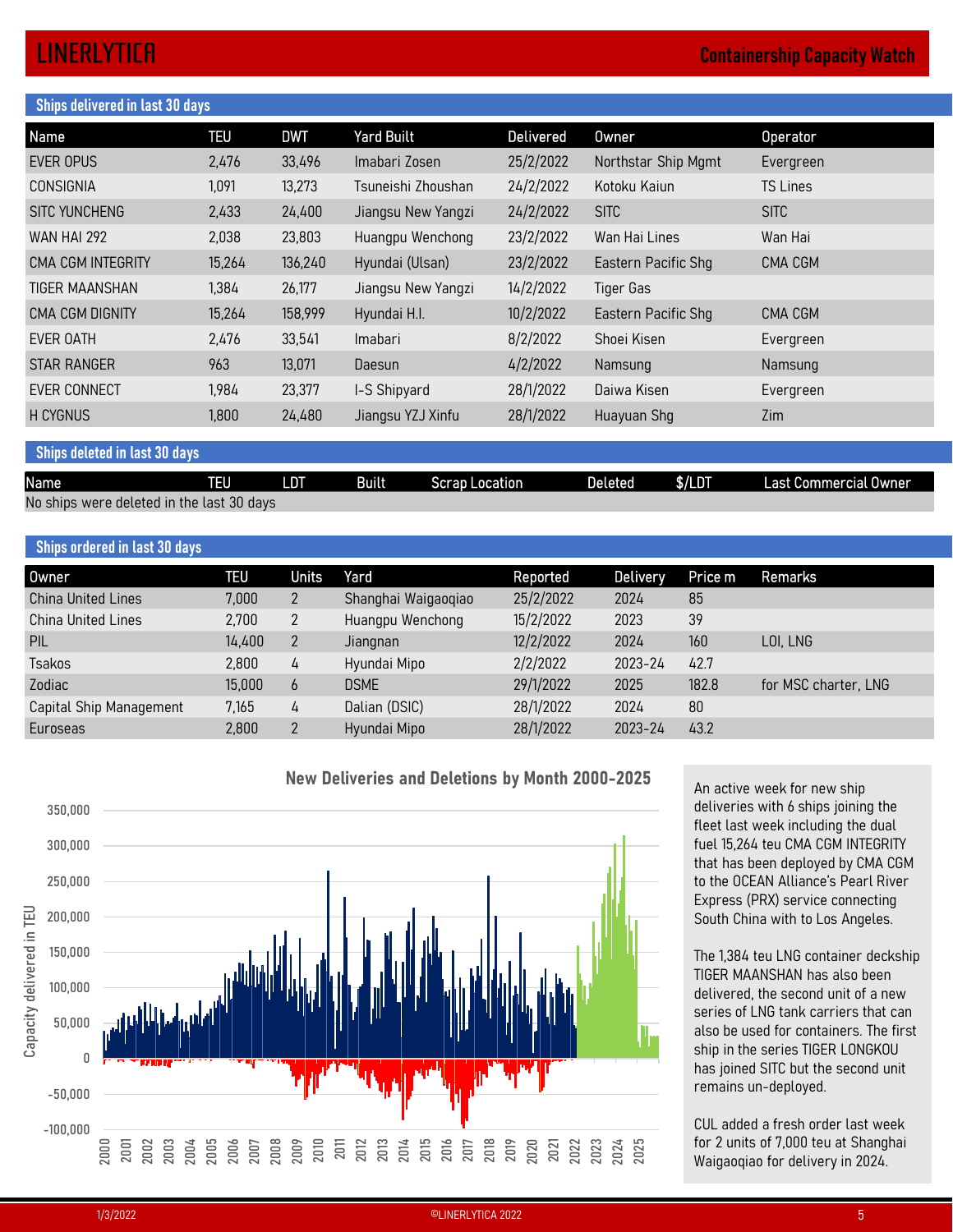

 $^{75\%}$  The total active fleet fell to  $^{75\%}$ **ntainership Capacity Watch**<br>The total active fleet fell to<br>15.5m teu or 61% of the global<br>fleet, as the active fleet remains<br>constrained due to port<br>congestion and longer port<br>stays taking away capacity from<br>the market. fleet, as the active fleet remains constrained due to port 71% congestion and longer port 69%  $_{67\%}$  stays taking away capacity from the market. **ntainership Capacity Watch**<br>The total active fleet fell to<br>15.5m teu or 61% of the global<br>fleet, as the active fleet remains<br>constrained due to port<br>congestion and longer port<br>stays taking away capacity from<br>the market.<br>T **ntainership Capacity Watch**<br>The total active fleet fell to<br>15.5m teu or 61% of the global<br>fleet, as the active fleet remains<br>constrained due to port<br>congestion and longer port<br>stays taking away capacity from<br>the market.<br>T The total active fleet fell to<br>15.5m teu or 61% of the global<br>fleet, as the active fleet remains<br>constrained due to port<br>congestion and longer port<br>stays taking away capacity from<br>the market.<br>There was an increase in ships 73% 15.5m teu or 61% of the global

 $_{63\%}$  There was an increase in ships in dry dock as well, with shipyards compared to 450,000 59% 57% yards are back at their regular work schedules. 55% in dry dock as well, with<br>500,000 teu currently at<br>shipyards compared to 450,000<br>teu a week ago as Chinese<br>yards are back at their regular<br>work schedules.<br>There is no material change in<br>the idle fleet, with 29 ships for<br>60  $61\%$  500,000 teu currently at

There is no material change in the idle fleet, with 29 ships for inactive.

The Iranian flagged idle ships remain unchanged at 7 units for 24,324 teu, while the disabled fleet was also unchanged at 12 ships for 18,795 teu.

temporarily unemployed as they are waiting for their new employment or crew change window.

3 more ships have entered yards last week for scrubber retrofits, bringing the total number of ships under retrofit to 6 ships.

The Iranian flagged idle ships<br>
remain unchanged at 7 units for<br>
24,324 teu, while the disabled<br>
fleet was also unchanged at 12<br>
ships for 18,795 teu.<br>
10 ships for 17,863 teu are<br>
temporarily unemployed as they<br>
are waiti be receiving a scrubber along with an upgrade on its loading capacity to 9,532 teu. The retrofit is expected to take about 70 days. The EVER LEGION has been docked since mid-December for a similar retrofit, and is expected to rejoin the Evergreen fleet next week.



Containerships at yards for scrubber retrofit<br>
Breakdown by size range<br>
■15,000 TEU<br>
■5,100 TEU<br>
■5,100 TEU<br>
■5,100 TEU<br>
■5,100 TEU<br>
■5,100 TEU<br>
■5,000 TEU<br>
■5,000 TEU<br>
■5,000 TEU<br>
■5,000 TEU<br>
The 8,508 Beu EVER LUCENT wi 0 10 and 20 and 20 and 20 and 20 and 20 and 20 and 20 and 20 and 20 and 20 and 20 and 20 and 20 and 20 and 20 an 20 and the contract of the contract of the contract of the contract of the contract of the contract of the con  $30$ 40 50 60 70 80 <5,100 TEU90 5,100-10,000 TEU 100 10,000-15,000 TEU 110 >15,000 TEU 120 Breakdown by size range **Containerships at yards for scrubber retrofit**<br><sup>130</sup> <sup>2018</sup> <sup>2019</sup> <sup>2020</sup> <sup>2021</sup> <sup>2022</sup> No. of ships undergoing retrofitBreakdown by size range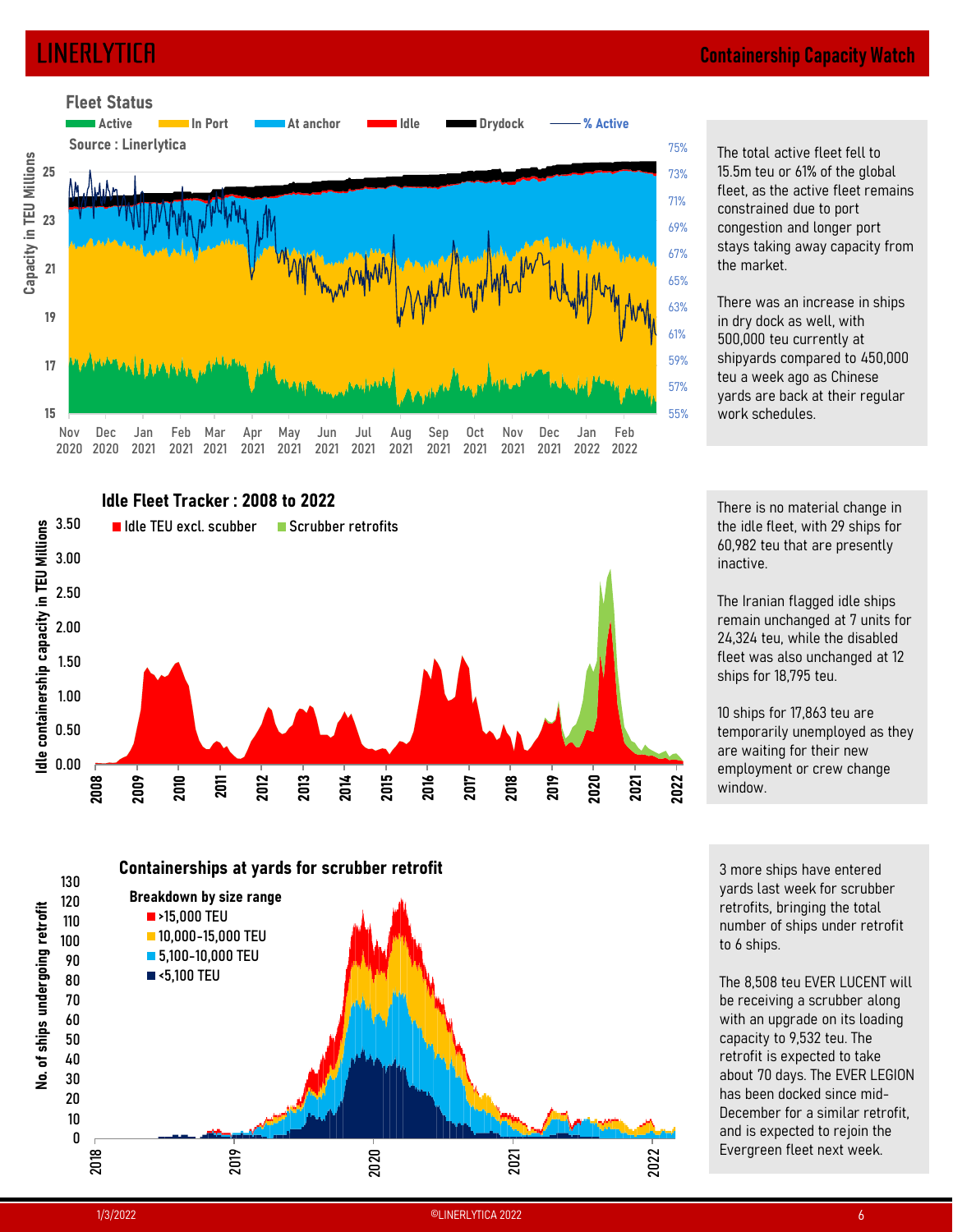# LINERLYTICA Freight Rates Watch

| <b>LINERLYTICA</b>                                                                                     |           |           |          |           |          |                  |          | <b>Freight Rates Watch</b>                                           |        |
|--------------------------------------------------------------------------------------------------------|-----------|-----------|----------|-----------|----------|------------------|----------|----------------------------------------------------------------------|--------|
|                                                                                                        |           |           |          |           |          | <b>Change vs</b> |          |                                                                      |        |
| Shanghai Container Freight<br>Index                                                                    | 25-Feb-22 | 1 week    |          | 1 month   |          |                  | 3 months | 1 year                                                               |        |
|                                                                                                        |           | 18-Feb-22 | $\%$     | 28-Jan-22 | $\%$     | 26-Nov-21        | $\%$     | 26-Feb-21                                                            | $\%$   |
| <b>SCFI</b>                                                                                            | 4,818     | 4,946     | $-2.6%$  | 5,010     | $-3.8%$  | 4,602            | 4.7%     | 2,775                                                                | 73.6%  |
| Shanghai export freight rates (in US\$/TEU except to USEC/USWC in US\$/FEU) to:-<br>Europe (Base port) | 7,519     | 7,652     | $-1.7%$  | 7,780     | $-3.3%$  | 7,549            | $-0.4%$  | 4,047                                                                | 85.8%  |
| Mediterranean (Base port)                                                                              | 7,339     | 7,416     | $-1.0%$  | 7,520     | $-2.4%$  | 7,234            | 1.5%     | 4,147                                                                | 77.0%  |
| USWC (Base port)                                                                                       | 8,066     | 8,117     | $-0.6%$  | 7,957     | 1.4%     | 6,730            | 19.9%    | 3,968                                                                | 103.3% |
| USEC (Base port)                                                                                       | 10,864    | 10,870    | $-0.1%$  | 10,985    | $-1.1%$  | 10,427           | 4.2%     | 4,814                                                                | 125.7% |
| Persian Gulf (Dubai)                                                                                   | 3,426     | 3,518     | $-2.6%$  | 3,535     | $-3.1%$  | 3,360            | 2.0%     | 1,692                                                                | 102.5% |
| Australia (Melbourne)                                                                                  | 4,379     | 4,515     | $-3.0%$  | 4,552     | $-3.8%$  | 4,448            | $-1.6%$  | 2,387                                                                | 83.5%  |
| West Africa (Lagos)                                                                                    | 7,115     | 7,174     | $-0.8%$  | 7,380     | $-3.6%$  | 7,444            | $-4.4%$  | 6,403                                                                | 11.1%  |
| South Africa (Durban)                                                                                  | 6,097     | 6,140     | $-0.7%$  | 6,275     | $-2.8%$  | 6,454            | $-5.5%$  | 2,849                                                                | 114.0% |
| South America (Santos)                                                                                 | 8,801     | 9,093     | $-3.2%$  | 9,837     | $-10.5%$ | 10,137           | $-13.2%$ | 8,120                                                                | 8.4%   |
| West Japan (Osaka/Kobe)                                                                                | 319       | 317       | 0.7%     | 287       | 11.4%    | 318              | 0.4%     | 252                                                                  | 26.7%  |
| East Japan (Tokyo/Yokohama)                                                                            | 290       | 291       | $-0.3%$  | 286       | 1.6%     | 305              | $-4.8%$  | 260                                                                  | 11.7%  |
| Southeast Asia (Singapore)                                                                             | 1,236     | 1,403     | $-11.9%$ | 1,483     | $-16.6%$ | 1,124            | 9.9%     | 1,004                                                                | 23.1%  |
| Korea (Busan)                                                                                          | 369       | 404       | $-8.7%$  | 449       | $-17.9%$ | 343              | 7.7%     | 301                                                                  | 22.6%  |
| <b>China-US West Coast Freight Rate</b>                                                                |           |           |          |           |          |                  |          |                                                                      |        |
|                                                                                                        |           |           |          |           |          |                  |          |                                                                      |        |
|                                                                                                        |           |           |          |           |          |                  |          |                                                                      |        |
| SCFI<br>\$20,000<br>S&P Platts                                                                         |           |           |          |           |          | 4,000            |          | Spot rates to the US West Coast<br>weakened slightly last week, with |        |



China-North Europe Freight Rate



Spot rates to the US West Coast 4,000 weakened slightly last week, with capacity currently open and rate 3,500 premiums mostly eroded. Several  $3,000$   $\circled{2}$  carriers have pushed for a 1 March 2022 rate increase of \$300 to 500  $2,500$   $\frac{10}{2}$  per feu but the majority of carriers have extended rates until mid- $^{2,000}$   $\equiv$  March.

The mid-March test will determine if carriers can reverse the recent rate 1,000 veakness and much will depend if volumes recover sufficiently to create more space tightness. 500

Spot rates on Asia-Europe also fell dropped slightly, with the SCFI 6,500 recording a 6<sup>th</sup> consecutive weekly fall.

With full year contract rates already  $4,500$   $\frac{3}{10}$  settled at significantly higher levels than last year, the fall in the spot  $3,500$   $\frac{6}{5}$  rates are not a cause for concern as it is still holding up well compared دبل to the falls that were seen last year.

The Ukraine-Russia conflict will 1,500 create some short term uncertainty, with about 3-4% of total Asia-500 **Europe volumes potentially at stake.**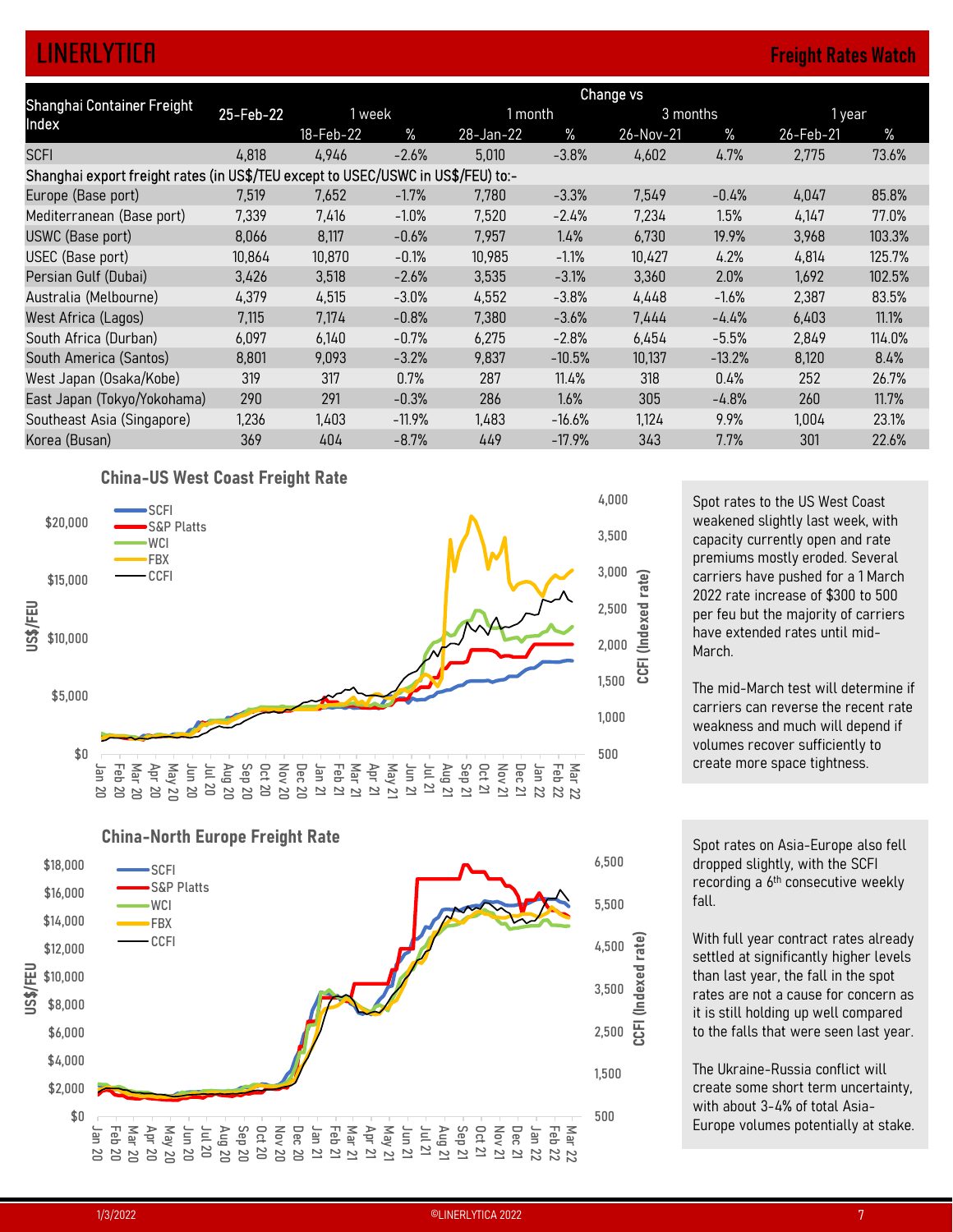

## Far East-West Coast North America capacity by week

Capacity to the US West Coast remains constrained and are 10.8% lower than the same time last year.

However, more capacity will be available from next week as vessels returning from the congested West Coast ports will provide some relief.

## Far East-West Coast North America : Capacity Share by Carrier

| Weekly capacity in<br>250,000<br>200,000                     |                 |              |                      |                           |   |        |              |                                                                                |                      | The improvements in the San Pedro (LA/LB)<br>congestion situation will be the key driver<br>behind any short term capacity increases, |
|--------------------------------------------------------------|-----------------|--------------|----------------------|---------------------------|---|--------|--------------|--------------------------------------------------------------------------------|----------------------|---------------------------------------------------------------------------------------------------------------------------------------|
| 150,000                                                      |                 |              |                      |                           |   |        |              | before the next round of capacity                                              |                      |                                                                                                                                       |
|                                                              |                 |              |                      |                           |   |        |              | adjustments take place in April when the<br>restructured Alliance networks are |                      |                                                                                                                                       |
| 100,000<br>50,000                                            |                 |              |                      |                           |   |        | implemented. |                                                                                |                      |                                                                                                                                       |
|                                                              |                 |              |                      |                           |   |        |              | Only the OCEAN Alliance and THE Alliance                                       |                      |                                                                                                                                       |
| $\Omega$                                                     |                 |              |                      |                           |   |        |              | have revealed their full network changes,                                      |                      |                                                                                                                                       |
|                                                              |                 |              |                      |                           |   |        |              | and further changes are expected to be<br>announced in the coming weeks.       |                      |                                                                                                                                       |
|                                                              |                 |              |                      |                           |   |        |              |                                                                                |                      |                                                                                                                                       |
|                                                              |                 |              |                      |                           |   |        |              |                                                                                |                      |                                                                                                                                       |
| Far East-West Coast North America: Capacity Share by Carrier |                 |              |                      |                           |   |        |              |                                                                                |                      |                                                                                                                                       |
|                                                              | <b>Weekly</b>   | Capacity     | <b>Change</b>        |                           |   |        |              | FE-WCNA weekly capacity in TEU                                                 |                      |                                                                                                                                       |
|                                                              | capacity        | share        | YoY                  |                           | 0 | 10,000 | 20,000       | 30,000                                                                         | 40,000               | 50,000                                                                                                                                |
| COSCO/OOCL                                                   | (TEU)<br>49,184 | 17.4%        | $-17.3%$             | COSCO/OOCL                |   |        |              |                                                                                |                      |                                                                                                                                       |
| <b>MSC</b>                                                   | 45,964          | 16.2%        | 3.2%                 | <b>MSC</b>                |   |        |              |                                                                                |                      |                                                                                                                                       |
| CMA CGM                                                      | 39,446          | 13.9%        | $-11.7%$             | CMA CGM                   |   |        |              |                                                                                |                      |                                                                                                                                       |
| Maersk                                                       | 30,353          | 10.7%        | 43.3%                | Maersk                    |   |        |              |                                                                                |                      |                                                                                                                                       |
| Evergreen                                                    | 25,826          | 9.1%         | $-12.8%$             | Evergreen                 |   |        |              |                                                                                |                      |                                                                                                                                       |
| <b>ONE</b>                                                   | 22,441          | 7.9%         | $-32.5%$             | ONE                       |   |        |              |                                                                                |                      |                                                                                                                                       |
| Yang Ming                                                    | 13,712          | 4.8%         | $-25.0%$             | Yang Ming                 |   |        |              |                                                                                |                      |                                                                                                                                       |
| HMM                                                          | 8,760           | 3.1%         | $-53.2%$             | <b>HMM</b>                |   |        |              |                                                                                |                      |                                                                                                                                       |
| Matson                                                       | 8,493           | 3.0%         | 20.2%                | Matson                    |   |        |              |                                                                                |                      |                                                                                                                                       |
| Hapag-Lloyd                                                  | 7,232           | 2.6%         | $-46.2%$             | Hapag-Lloyd               |   |        |              |                                                                                |                      |                                                                                                                                       |
| Wan Hai                                                      | 6,745           | 2.4%         | $-15.9%$             | Wan Hai<br>ZIM            |   |        |              |                                                                                |                      |                                                                                                                                       |
| ZIM<br><b>SM Line</b>                                        | 6,524<br>6,294  | 2.3%<br>2.2% | $-29.0%$<br>$-16.5%$ | SM Line                   |   |        |              |                                                                                |                      |                                                                                                                                       |
| China United Lines                                           | 2,632           | 0.9%         |                      | <b>China United Lines</b> |   |        |              |                                                                                |                      |                                                                                                                                       |
| <b>Westwood Shipping</b>                                     | 1,910           | 0.7%         | $-10.1%$             | Westwood Shipping         |   |        |              |                                                                                |                      |                                                                                                                                       |
| <b>TS Lines</b>                                              | 1,360           | 0.5%         |                      | TS Lines                  |   |        |              |                                                                                |                      |                                                                                                                                       |
| <b>Transfar Shipping</b>                                     | 1,185           | 0.4%         |                      | Transfar Shipping         |   |        |              |                                                                                |                      |                                                                                                                                       |
| Sea-Lead Shipping                                            | 1,065           | 0.4%         |                      | Sea-Lead Shipping         |   |        |              |                                                                                |                      |                                                                                                                                       |
| Pasha                                                        | 759             | 0.3%         | 272.0%               | Pasha                     |   |        |              |                                                                                | Alliance Independent |                                                                                                                                       |
| Others                                                       | 3,049           | 1.1%         |                      | Others                    |   |        |              |                                                                                |                      |                                                                                                                                       |
| Total all carriers                                           | 282,934         | 100.0%       | $-10.8%$             |                           |   |        |              |                                                                                |                      |                                                                                                                                       |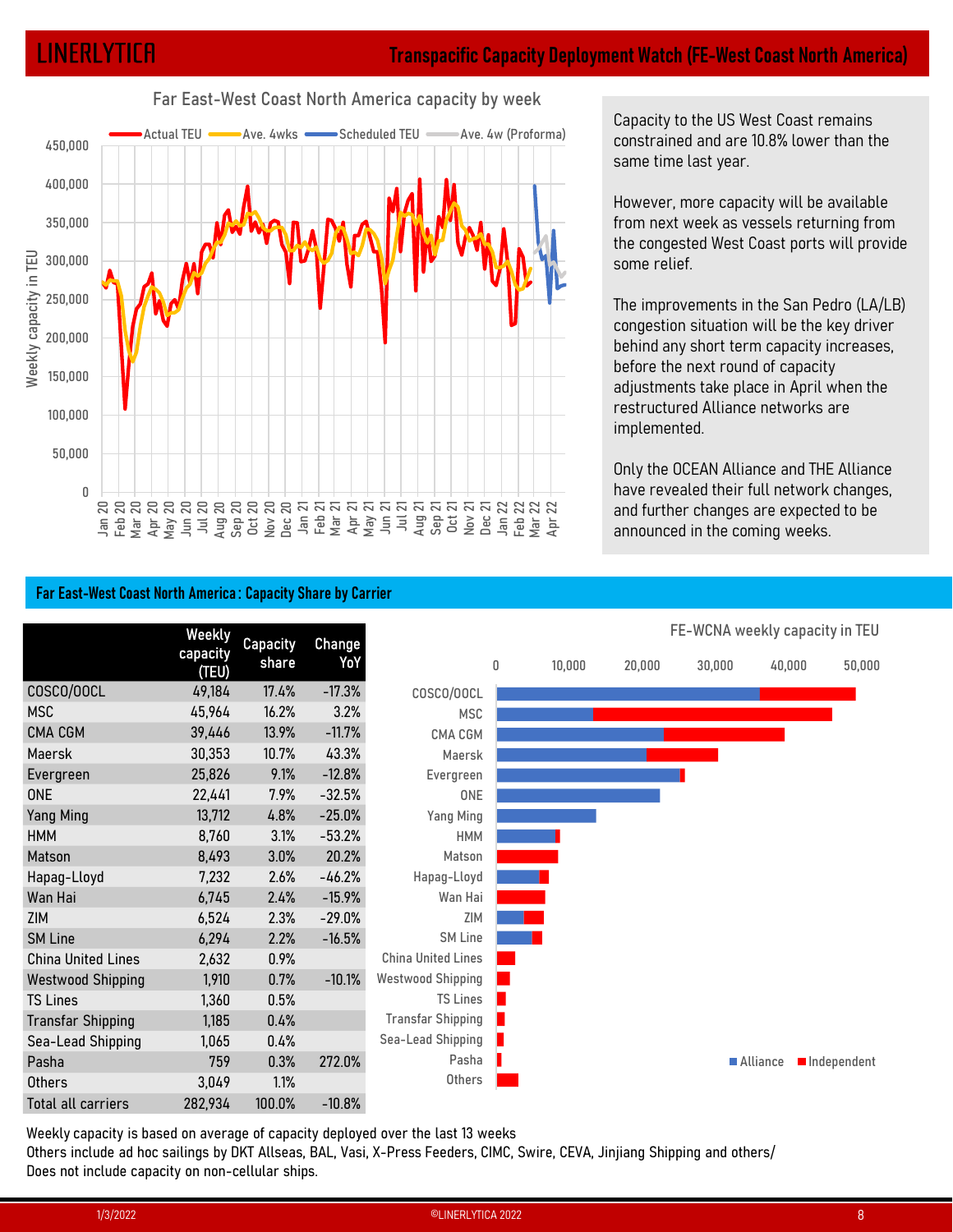

The diversion of capacity away from the congested US West Coast ports have mostly gone to the US East Coast, with average weekly capacity up by 17.1% in the last quarter compared to a year ago.

This increase has been the main reason behind the increase in East Coast congestion. There has been limited reductions in the departures from Asia, although this has been falling in the last 3 weeks due to the bunching of ships arriving back from the US.

## Far East-East Coast North America : Capacity Share by Carrier

| Weekly capacity in<br>150,000<br>100,000         |                                                              |                 |               |                                                                                 |        |        | There has been limited reductions in the<br>falling in the last 3 weeks due to the |                      | behind the increase in East Coast congestion.<br>departures from Asia, although this has been<br>bunching of ships arriving back from the US.<br>There are further capacity expansion on the |
|--------------------------------------------------|--------------------------------------------------------------|-----------------|---------------|---------------------------------------------------------------------------------|--------|--------|------------------------------------------------------------------------------------|----------------------|----------------------------------------------------------------------------------------------------------------------------------------------------------------------------------------------|
| 50,000<br>$\Box$                                 |                                                              |                 |               |                                                                                 |        |        | US East Coast planned in May, with the<br>the revamped alliance networks.          |                      | launch several new all-water services from                                                                                                                                                   |
|                                                  | Far East-East Coast North America: Capacity Share by Carrier |                 |               |                                                                                 |        |        |                                                                                    |                      |                                                                                                                                                                                              |
|                                                  | Weekly                                                       | <b>Capacity</b> | <b>Change</b> |                                                                                 |        |        | FE-ECNA weekly capacity in TEU                                                     |                      |                                                                                                                                                                                              |
|                                                  | capacity<br>(TEU)                                            | share           | YoY           | 0                                                                               | 10,000 | 20,000 | 30,000                                                                             | 40,000               | 50,000                                                                                                                                                                                       |
| Maersk                                           | 44,439                                                       | 22.1%           | 7.6%          | Maersk                                                                          |        |        |                                                                                    |                      |                                                                                                                                                                                              |
| CMA CGM                                          | 34,863                                                       | 17.3%           | 19.9%         | CMA CGM                                                                         |        |        |                                                                                    |                      |                                                                                                                                                                                              |
| COSCO/OOCL                                       | 23,406                                                       | 11.6%           | $-0.7%$       | COSCO/OOCL                                                                      |        |        |                                                                                    |                      |                                                                                                                                                                                              |
| Evergreen                                        | 19,580                                                       | 9.7%            | $-3.8%$       | Evergreen                                                                       |        |        |                                                                                    |                      |                                                                                                                                                                                              |
| <b>ONE</b>                                       | 17,655                                                       | 8.8%            | $-1.9%$       | ONE                                                                             |        |        |                                                                                    |                      |                                                                                                                                                                                              |
| <b>HMM</b>                                       | 13,188                                                       | 6.6%            | 30.6%         | <b>HMM</b>                                                                      |        |        |                                                                                    |                      |                                                                                                                                                                                              |
| ZIM                                              | 12,807                                                       | 6.4%            | 31.0%         | ZIM                                                                             |        |        |                                                                                    |                      |                                                                                                                                                                                              |
| <b>MSC</b>                                       | 11,220                                                       | 5.6%            | 68.2%         | <b>MSC</b>                                                                      |        |        |                                                                                    |                      |                                                                                                                                                                                              |
| Hapag-Lloyd                                      | 10,469                                                       | 5.2%            | 116.5%        | Hapag-Lloyd                                                                     |        |        |                                                                                    |                      |                                                                                                                                                                                              |
| Wan Hai                                          | 7,014                                                        | $3.5\%$         |               | Wan Hai                                                                         |        |        |                                                                                    |                      |                                                                                                                                                                                              |
| Yang Ming                                        | 5,435                                                        | 2.7%            | $-33.1%$      | Yang Ming                                                                       |        |        |                                                                                    |                      |                                                                                                                                                                                              |
| <b>Transfar Shipping</b>                         | 474                                                          | 0.2%            |               | <b>Transfar Shipping</b>                                                        |        |        |                                                                                    |                      |                                                                                                                                                                                              |
| BAL                                              | 376                                                          | 0.2%            |               | BAL                                                                             |        |        |                                                                                    |                      |                                                                                                                                                                                              |
| <b>CIMC</b>                                      | 271                                                          | 0.1%            |               | CIMC                                                                            |        |        |                                                                                    | Alliance Independent |                                                                                                                                                                                              |
| Total all carriers                               | 201,198                                                      | 100.0%          | 17.1%         |                                                                                 |        |        |                                                                                    |                      |                                                                                                                                                                                              |
| Does not include capacity on non-cellular ships. |                                                              |                 |               | Weekly capacity is based on average of capacity deployed over the last 13 weeks |        |        |                                                                                    |                      |                                                                                                                                                                                              |
|                                                  | 1/3/2022                                                     |                 |               | ©LINERLYTICA 2022                                                               |        |        |                                                                                    |                      | 9                                                                                                                                                                                            |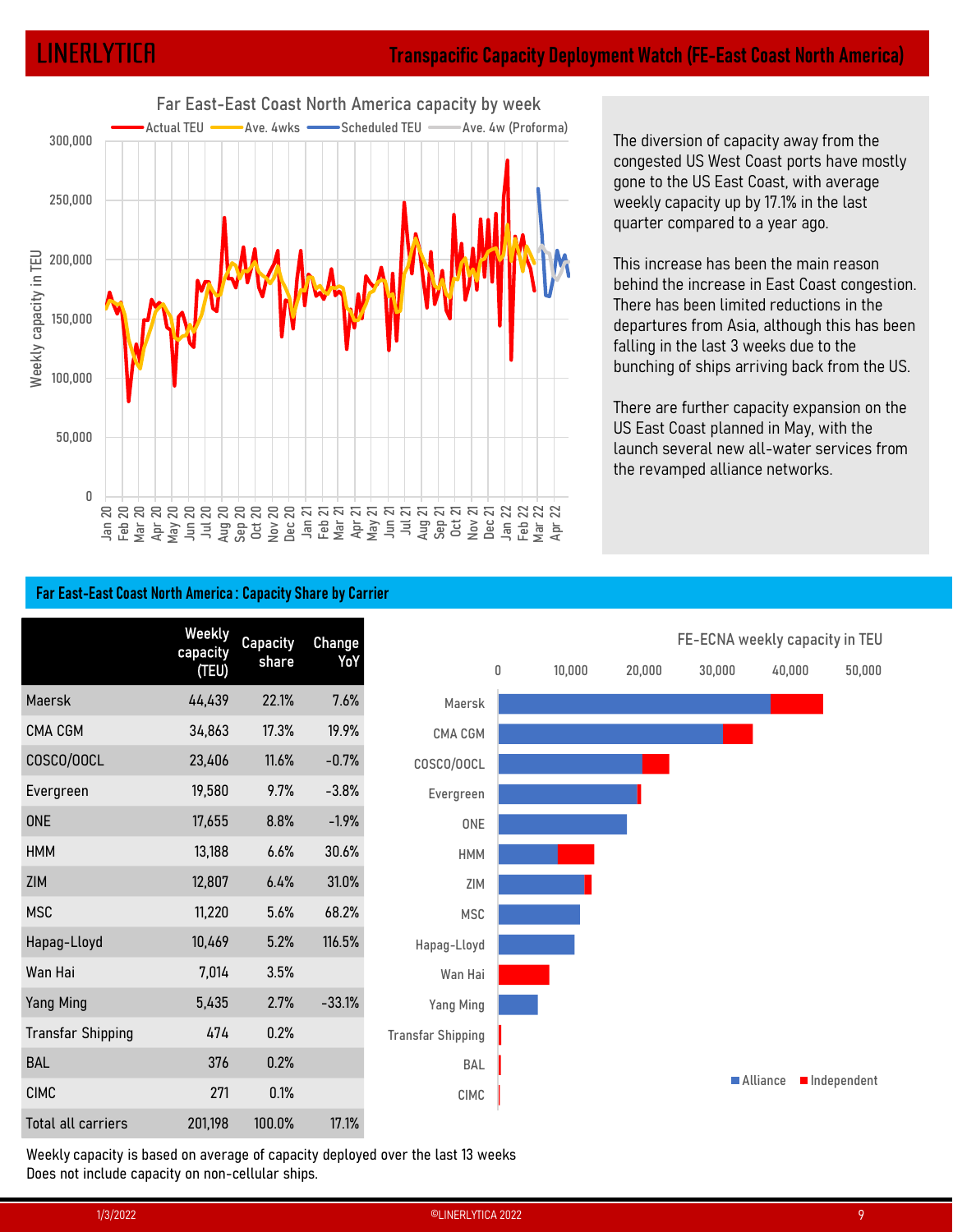

Average weekly capacity to North Europe is 1.8% higher compared to a year ago, with no change in the Alliance networks over the last 12 months while only 2 new carriers have entered the market, which is different from the larger number of new carriers who are crowding into the Transpacific markets.

The main capacity adjustments this year will come from the addition of 1 new service by Hapag-Lloyd in April, but the impact is minimal as the independently operated China-Germany Express service is expected to deploy ships of less than 5,000 teu.

Weekly departures from Asia remain steady and are mainly affected by delays in European ports, with congestion remaining an issue in all of the North European main ports.



Far East-North Europe : Capacity Share by Carrier

Weekly capacity is based on average of capacity deployed over the last 13 weeks Others include ad hoc sailings by Sea-Lead, DKT Allseas, X-Press Feeders, BAL and others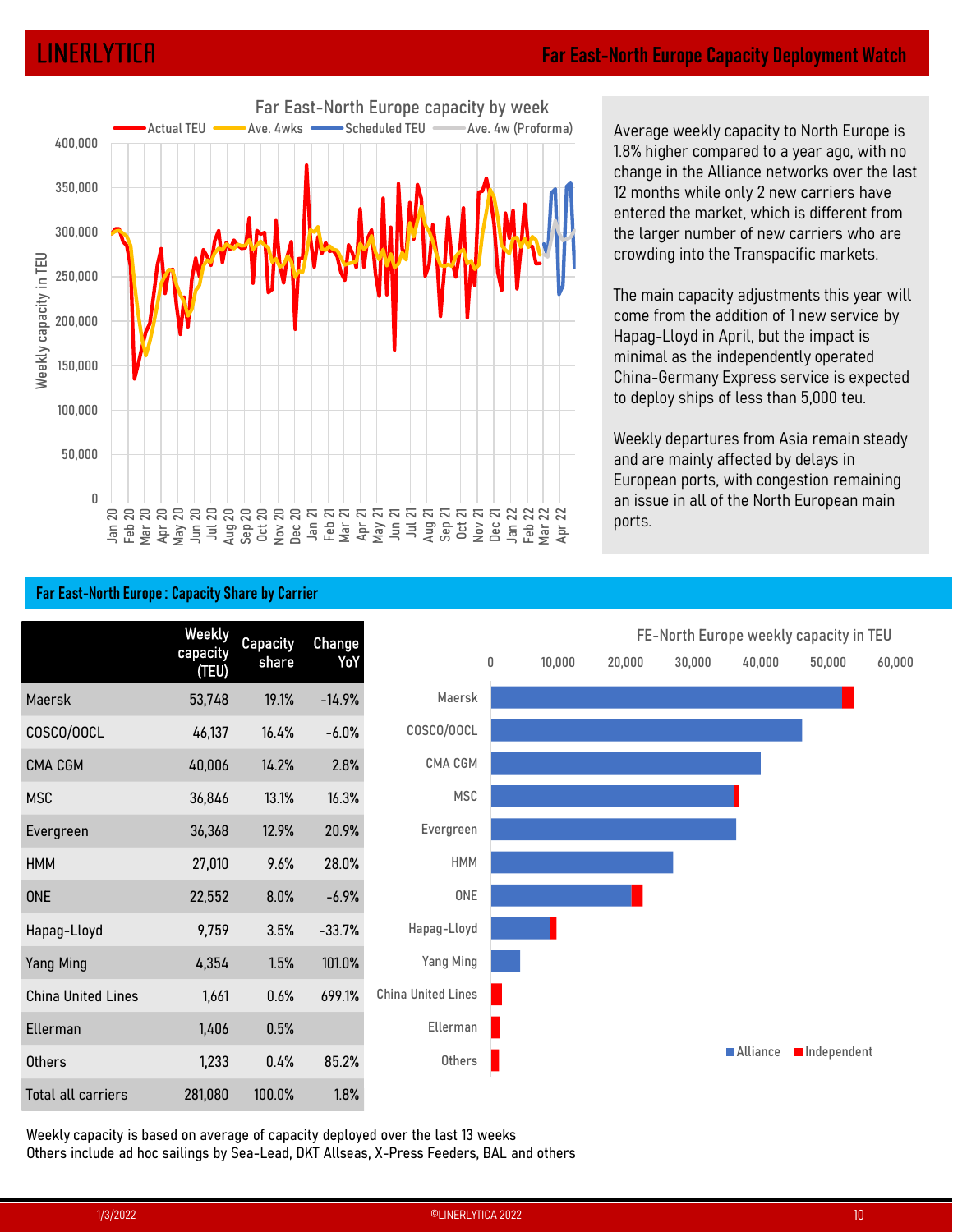

Capacity to the Mediterranean is expected to remain firm in the coming 4 weeks, with the **diterranean Capacity Deployment Watch<br>Capacity to the Mediterranean is expected to<br>remain firm in the coming 4 weeks, with the<br>the Ukraine-Russia conflict not expected to<br>have an immediate impact on capacity<br>deployed on t** have an immediate impact on capacity deployed on the trade.

All carriers have suspended bookings to Ukraine, while a some carriers have also limited bookings to Russia via Black Sea gateways. Cargo that are already loaded will be discharged at various Med ports, which could create some short term pressure on yard capacity in the coming weeks. Capacity to the Mediterranean is expected to<br>remain firm in the coming 4 weeks, with the<br>the Ukraine-Russia conflict not expected to<br>have an immediate impact on capacity<br>deployed on the trade.<br>All carriers have suspended b

There will be 1 new Med service introduced in April when ZIM revives its ZIM Med Pacific pendulum service. The service will deploy 15 existing participation on the 2M services on the Asia-Med route.

# 10,782 8.4% -29.3% COSCO/OOCL<br>
9,198 7.2% 107.4% ONE<br>
7,601 5.9% -27.9% Yang Ming<br>
6,516 5.1% -22.9% Evergreen<br>
hipping 638 0.5% Sea-Lead Shipping<br>
457 0.4% 7.7% ZIM<br>
927 0.3% RIF Line<br>
74 0.1% -80.7% Others<br>
127,848 100.0 Weekly<br>
capacity Capacity Change<br>
(TEU) share YoY Capacity Change<br>Share YoY and a share CMA CGM 20,593 16.1% 11.9%  $\frac{32}{50,000}$ <br>  $\frac{1}{30,000}$ <br>  $\frac{1}{30,000}$ <br>  $\frac{1}{30,000}$ <br>  $\frac{1}{30,000}$ <br>  $\frac{1}{30,000}$ <br>  $\frac{1}{30,000}$ <br>  $\frac{1}{30,000}$ <br>  $\frac{1}{30,000}$ <br>  $\frac{1}{30,000}$ <br>  $\frac{1}{30,000}$ <br>  $\frac{1}{30,000}$ <br>  $\frac{1}{30,000}$ <br>  $\frac{1}{30,000$ Matrix Mediterranean: Capacity Share by Cancel Matrix 11.2% 10.6%<br>
Macris 2012 10.4% 10.6% 10.10% 10.4% 10.4% 10.6% 10.6% 10.6% 10.6% 10.6% 10.6% 10.6% 10.6% 10.6% 10.6% 10.6% 10.6% 10.6% 10.6% 10.6% 10.6% 10.6% 10.6% 10. April when ZM reviews its ZM March 2015<br>
SCORC RESERVERS REGISTER REGISTER REGISTER IN 1976<br>
SCORCING THE SERVER REGISTER REGISTER REGISTER REGISTER REGISTER IN 1976<br>
SCORCING THE SERVER CONSULT THE SERVER CONSULTS AND LOC ONE 9,198 7.2% 107.4% Yang Ming 7,601 5.9% -27.9% Evergreen 6,516 5.1% -22.9% **Facebook Compactly Share by Carrier**<br> **Sea-Lead Shipping 648 0.5.000 10,000 15,000 25,000**<br>
IMSC 40,105 31.4% 1.3% MSC 40,000 15,000 28,000 25,000<br>
IMSC 40,105 31.4% 1.3% MSC CMA CGM<br>
Magng-Lloyd 17.254 13.5% -15.6% Hapag RIF Line Conservation Change<br>
MSC 40,005 314% 13% MSC 6.000 10,000 15,000 20,000 25,000 30,000 35<br>
RMA CEM 20,593 16.7% 11.7% CMA CEM<br>
Hapag-Lloyd 17,254 13.5% -15.6% Hapag-Lloyd<br>
Maersk 14,304 11.2% 10.6% Mapag-Lloyd<br>
Mor Mescont Capacity Change<br>
CRUM 2015 31.4% 1.3% MSC<br>
CMA CCM<br>
CMA CCM<br>
Mapsg-Lloyd 17.254 13.5% -15.6% Hapsg-Lloyd<br>
Maersk 14.304 11.2% 10.6% Maersk Maersk Matersk 14.304 11.2% 10.6% Maersk Mapsg-Lloyd<br>
Maersk 14.304 11.2% 1 MSC 40,000 31.4% 13% MSC 9000 20,000 20,000 20,000 20,000 20,000 20,000 20,000 20,000 20,000 20,000 20,000 20,000 20,000 20,000 20,000 20,000 20,000 20,000 20,000 20,000 20,000 20,000 20,000 20,000 20,000 20,000 20,000 20, Macrosoft Macrosoft 20,593 16.1% 11.9% CMA CCM<br>
Mapag-Lloyd 17,254 19.5% -15.6% Hapag-Lloyd<br>
Macrosoft 14,304 11.2% 10.6% Macrosoft<br>
COSCO/OOCL 10,782 82.4% -229.3% COSCO/OOCL<br>
COSCO/OOCL 10,792 82.4% -229.3% COSCO/OOCL<br>
O Ukraine, while a some carriers have also<br>
limited bookings to Russia via Black Sea<br>
gateways. Cargo that are already loaded will<br>
be discharged at various Med ports, which<br>
could create some short term pressure on<br>
yard ca MSC **Contract of the Contract of Contract of the Contract of Contract of Contract of Contract of Contract of Co** CMA CGM **CAN COMPUTE THE CONTRACT OF STATE OF STATE OF STATE OF STATE OF STATE OF STATE OF STATE OF STATE OF ST** Hapag-Lloyd Maersk COSCO/OOCL ONE **All and the contract of the contract of the contract of the contract of the contract of the contract of the contract of the contract of the contract of the contract of the contract of the contract of the contract of t** Yang Ming Evergreen Sea-Lead Shipping zim de la construcción de la construcción de la construcción de la construcción de la construcción de la const RIF Line **Others** FE-Mediterranean weekly capacity in TEU ■ Alliance ■ Independent

Weekly capacity is based on average of capacity deployed over the last 13 weeks Others include HMM and X-Press Feeders.

## Far East-Mediterranean : Capacity Share by Carrier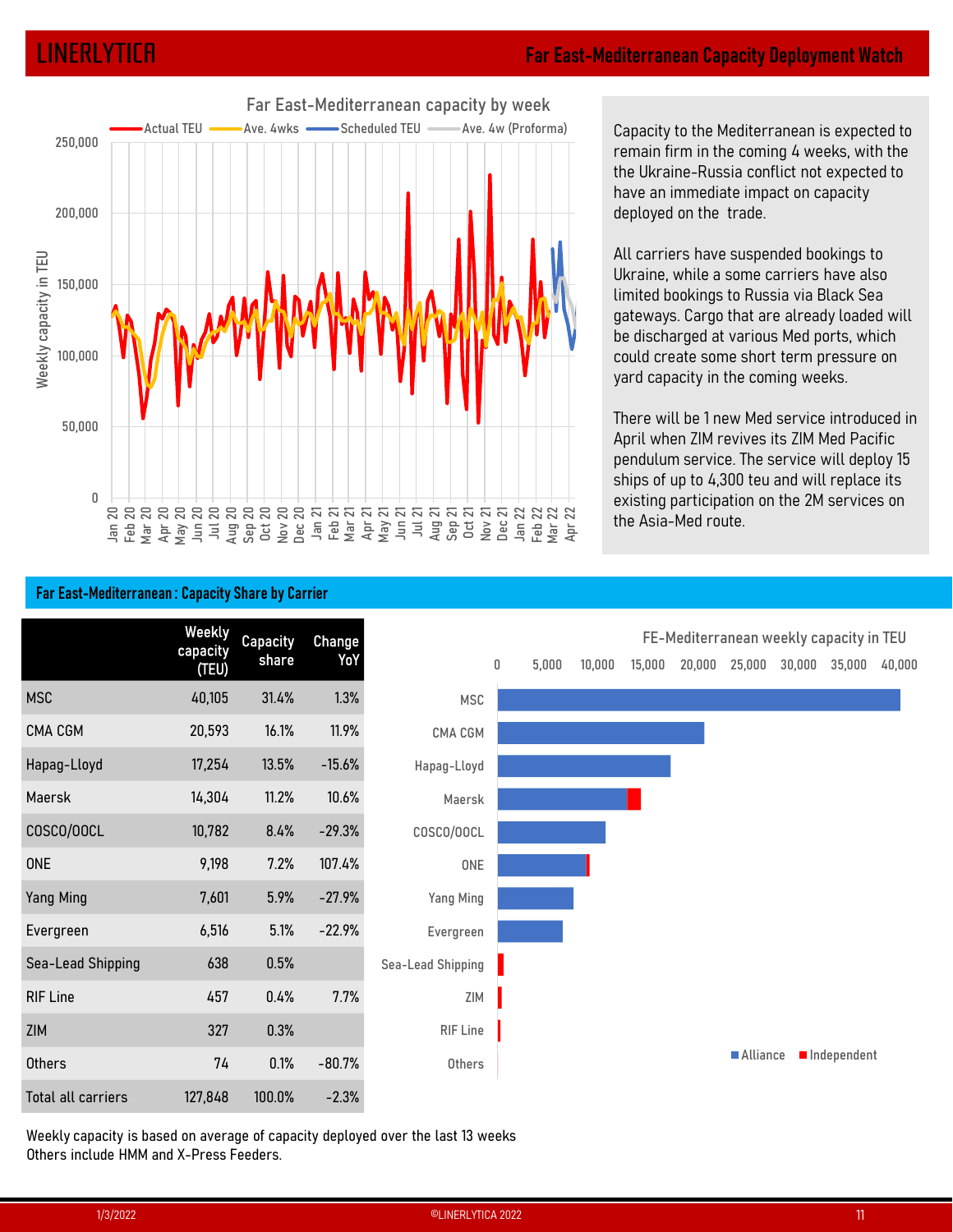# LINERLYTICA Transit Time Analysis

remain well above their historical averages as congestion continues to hold up much of the cargo moving on these routes.

**EINERLYTICH**<br>Transit times on the 4 main headhaul trades from Asia to North America and Europe saw some improvements in February but<br>Transit times on the 4 main headhaul trades from Asia to North America and Europe saw so On the US West Coast, transit times to the Pacific Southwest ports improved slightly from its peak of 35 days last month to 32 days due to the receding queues in LA/LB. Despite the improvement, transit times are still more than 2 times longer than the 14 days that it took for ships on this corridor before the current congestion driven environment There were also small improvements on the PNW, US East Coast and US Gulf Coast transit times that fell from their January peaks but it remains to be seen if these improvements can be sustained.

Worsening congestion in North Europe has pushed up waiting times marginally on the Northern European loops, but UK ports saw some improvements due partly to port omissions. The main improvements was recorded in the East Med, where waiting times at Piraeus improved significantly from over 10 days to just 4 days currently.

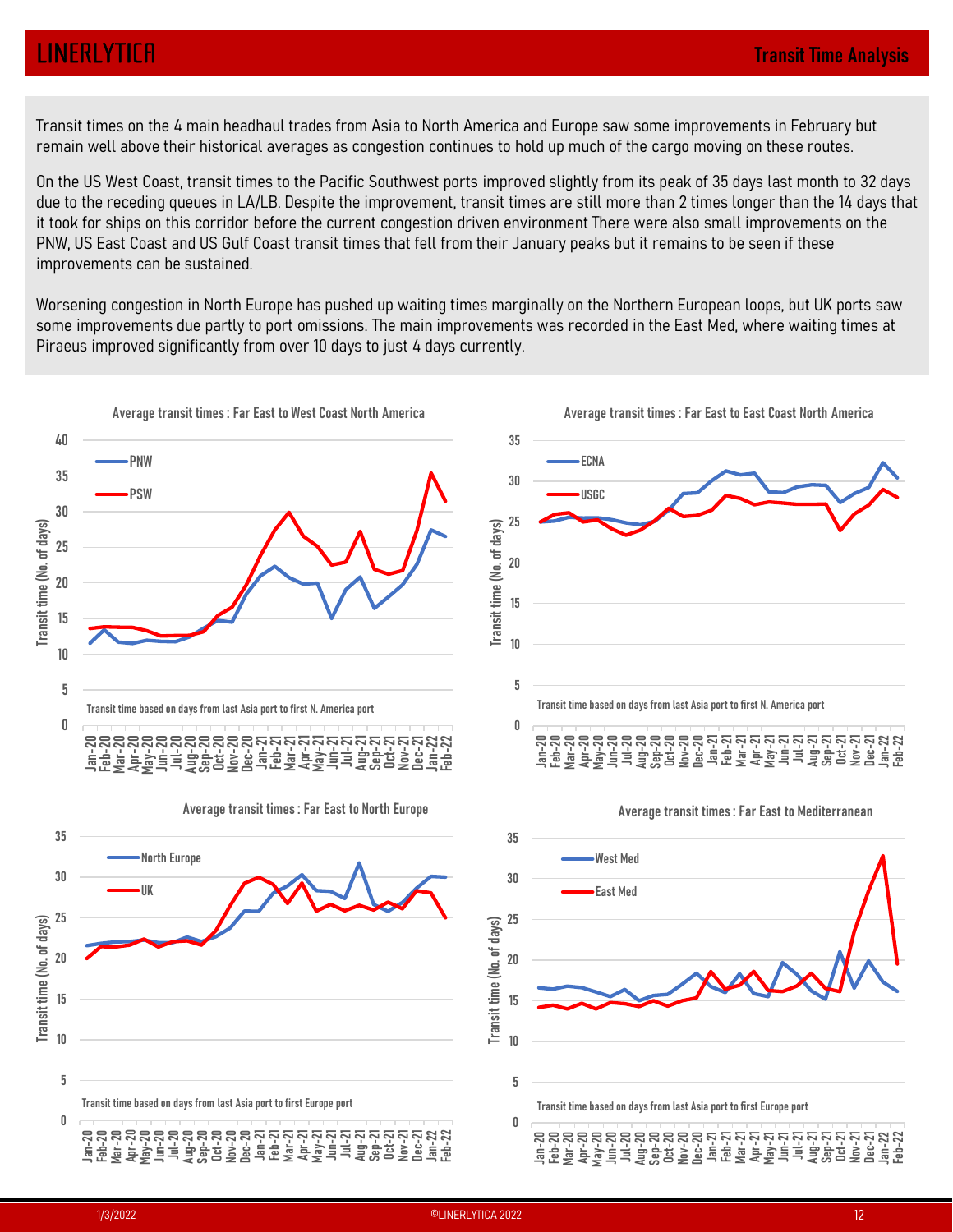# LINERLYTICA Top 50 Carriers as at 28 February 2022

| <b>LINERLYTICA</b>                       |                  |                        |                        |                              |                              |                                      |                            |                                | <b>Top 50 Carriers as at 28 February 2022</b> |                   |                                   |
|------------------------------------------|------------------|------------------------|------------------------|------------------------------|------------------------------|--------------------------------------|----------------------------|--------------------------------|-----------------------------------------------|-------------------|-----------------------------------|
|                                          |                  |                        |                        | <b>Current Fleet</b>         |                              |                                      |                            |                                | Orderbook                                     |                   | Current                           |
| <u> 중</u> Company                        | No. of<br>ships  | <b>Fleet TEU</b>       | Owned/FL<br>ships      | Owned/FL<br><b>Fleet TEU</b> | Chartered<br>ships           | <b>Chartered</b><br><b>Fleet TEU</b> | $\%$<br>chartered<br>(TEU) | No. of<br>ships on<br>order    | Orderbook<br><b>TEU</b>                       | Orderbook<br>$\%$ | share of<br>global liner<br>fleet |
| MSC                                      | 654              | 4,301,897              | 377                    | 2,651,336                    | 277                          | 1,650,561                            | 38%                        | 90                             | 1,435,028                                     | 33%               | 17.0%                             |
| 2 Maersk<br>3 CMA CGM                    | 739<br>575       | 4,301,145<br>3,256,477 | 363<br>229             | 2,719,292<br>1,925,798       | 376<br>346                   | 1,581,853<br>1,330,679               | 37%<br>41%                 | 34<br>60                       | 333,130<br>530,811                            | 8%<br>16%         | 17.0%<br>12.8%                    |
| 4 COSCO Group                            | 483              | 2,921,950              | 244                    | 2,111,786                    | 239                          | 810,164                              | 28%                        | 32                             | 585,272                                       | 20%               | 11.5%                             |
| 5 Hapag-Lloyd                            | 249              | 1,744,945              | 113                    | 1,069,767                    | 136                          | 675,178                              | 39%                        | 22                             | 413,272                                       | 24%               | 6.9%                              |
| 6 ONE                                    | 206              | 1,512,763              | 107                    | 927,144                      | 99                           | 585,619                              | 39%                        | 40                             | 551,398                                       | 36%               | 6.0%                              |
| 7 Evergreen<br>8 HMM                     | 201<br>78        | 1,476,574<br>823,104   | 150<br>48              | 1,133,665<br>615,458         | 51<br>30 <sup>°</sup>        | 342,909<br>207,646                   | 23%<br>25%                 | 66<br>12                       | 604,936<br>156,000                            | 41%<br>19%        | 5.8%<br>3.2%                      |
| 9 Yang Ming                              | 92               | 664,778                | 59                     | 313,716                      | 33                           | 351,062                              | 53%                        | $5\phantom{.0}$                | 58,570                                        | 9%                | 2.6%                              |
| 10 ZIM                                   | 116              | 432,410                | $\boldsymbol{6}$       | 18,220                       | 110                          | 414,190                              | 96%                        | 41                             | 350,936                                       | 81%               | 1.7%                              |
| 11 Wan Hai                               | 146              | 410,261                | 90                     | 260,199                      | 56                           | 150,062                              | 37%                        | 42                             | 254,530                                       | 62%               | 1.6%                              |
| 12 PIL<br>13 KMTC                        | 85<br>70         | 269,237<br>159,293     | 81<br>35               | 248,410<br>90,941            | 4<br>35                      | 20,827<br>68,352                     | 8%<br>43%                  | $\overline{2}$<br>0            | 28,800<br>0                                   | 11%<br>$0\%$      | 1.1%<br>0.6%                      |
| 14 SITC                                  | 101              | 151,142                | 77                     | 119,365                      | 24                           | 31,777                               | 21%                        | 32                             | 57,496                                        | 38%               | 0.6%                              |
| 15 Unifeeder/DPW                         | 101              | 150,606                | $\overline{2}$         | 3,292                        | 99                           | 147,314                              | 98%                        | $\mathbf 0$                    | 0                                             | $0\%$             | 0.6%                              |
| 16 X-Press Feeders                       | 92               | 145,535                | 34                     | 64,459                       | 58                           | 81,076                               | 56%                        | 25                             | 108,860                                       | 75%               | 0.6%                              |
| 17 IRISL                                 | 31               | 142,470                | 27                     | 84,438                       | 4                            | 58,032                               | 41%                        | $\mathbf 0$                    | 0                                             | $0\%$             | 0.6%                              |
| 18 Zhonggu Logistics<br>19 TS Lines      | 95<br>56         | 121,560<br>111,542     | 30 <sub>2</sub><br>26  | 66,051<br>65,839             | 65<br>30 <sup>°</sup>        | 55,509<br>45,703                     | 46%<br>41%                 | $20\,$<br>26                   | 87,940<br>80,768                              | 72%<br>72%        | 0.5%<br>0.4%                      |
| 20 Sinokor                               | 72               | 104,584                | 55                     | 82,865                       | 17                           | 21,719                               | 21%                        | 24                             | 46,816                                        | 45%               | 0.4%                              |
| 21 Antong Holdings                       | 73               | 89,356                 | 45                     | 69,079                       | 28                           | 20,277                               | 23%                        | $\pmb{0}$                      | 0                                             | $0\%$             | 0.4%                              |
| 22 Sea-Lead Shg                          | 25               | 88,638                 | $\mathbf{1}$           | 6,882                        | 24                           | 81,756                               | 92%                        | $\pmb{0}$                      | $\mathbf{0}$                                  | $0\%$             | 0.3%                              |
| 23 China United Lines<br>24 RCL          | 33<br>40         | 83,037<br>73,003       | $\overline{2}$<br>35   | 1,967<br>58,501              | 31<br>$5\phantom{.0}$        | 81,070<br>14,502                     | 98%<br>20%                 | 10 <sup>°</sup><br>$\mathbf 0$ | 31,920<br>$\pmb{0}$                           | 38%<br>0%         | 0.3%<br>0.3%                      |
| 25 Matson                                | 26               | 69,214                 | 17                     | 41,750                       | 9                            | 27,464                               | 40%                        | $\pmb{0}$                      | 0                                             | $0\%$             | 0.3%                              |
| 26 Global Fdr Shg                        | 22               | 67,566                 | 16                     | 47,701                       | $\boldsymbol{6}$             | 19,865                               | 29%                        | $\mathbf 0$                    | $\mathbf{0}$                                  | $0\%$             | 0.3%                              |
| 27 SM Line                               | 12               | 63,025                 | 8                      | 33,298                       | 4                            | 29,727                               | 47%                        | $\mathbf 0$                    | 0                                             | $0\%$             | 0.2%                              |
| 28 Arkas / EMES                          | 32               | 53,010                 | 31                     | 50,518                       | $\mathbf{1}$                 | 2,492                                | 5%                         | $\mathbf 0$<br>9               | $\mathbf 0$<br>18,850                         | $0\%$             | 0.2%<br>0.2%                      |
| 29 NBOSCO<br>30 Emirates Shg             | 61<br>11         | 52,904<br>50,908       | 22<br>$\overline{1}$   | 28,770<br>2,518              | 39<br>10 <sup>°</sup>        | 24,134<br>48,390                     | 46%<br>95%                 | $\pmb{0}$                      | $\pmb{0}$                                     | 36%<br>$0\%$      | 0.2%                              |
| 31 Swire Shg                             | 31               | 48,932                 | 27                     | 44,248                       | 4                            | 4,684                                | 10%                        | $\pmb{0}$                      | 0                                             | $0\%$             | 0.2%                              |
| 32 Grimaldi                              | 34               | 48,250                 | 34                     | 48,250                       | $\pmb{0}$                    | $\pmb{0}$                            | $0\%$                      | $\boldsymbol{6}$               | 12,000                                        | 25%               | 0.2%                              |
| 33 Sinotrans                             | 40               | 47,995                 | 23                     | 26,282                       | $17\,$                       | 21,713                               | 45%                        | 6                              | 11,800                                        | 25%               | 0.2%                              |
| 34 Interasia<br>35 Meratus Line          | 19<br>55         | 47,257<br>37,835       | 9<br>55                | 19,182<br>37,835             | 10 <sup>°</sup><br>$\pmb{0}$ | 28,075<br>$\pmb{0}$                  | 59%<br>$0\%$               | $\mathbf 0$<br>$\overline{2}$  | $\mathbf{0}$<br>3,600                         | $0\%$<br>10%      | 0.2%<br>0.1%                      |
| 36 Samudera                              | 30 <sup>°</sup>  | 36,257                 | $\boldsymbol{6}$       | 5,099                        | 24                           | 31,158                               | 86%                        | $\mathbf{0}$                   | $\mathbf 0$                                   | $0\%$             | 0.1%                              |
| 37 SPIL                                  | 55               | 35,753                 | 55                     | 35,753                       | $\pmb{0}$                    | $\mathbf 0$                          | $0\%$                      | $\pmb{0}$                      | 0                                             | $0\%$             | 0.1%                              |
| 38 Seaboard Mar.                         | 22               | 34,506                 | $\boldsymbol{b}$       | 9,327                        | 16                           | 25,179                               | 73%                        | $\mathbf{3}$                   | 10,500                                        | 30%               | 0.1%                              |
| 39 Tanto Intim                           | 53               | 34,216                 | 53                     | 34,216                       | 0                            | $\mathbf 0$                          | $0\%$                      | 0                              | $\mathbf 0$                                   | $0\%$             | 0.1%                              |
| 40 SIPG Logistics<br>41 Trawind Shipping | 42<br>17         | 33,868<br>31,638       | 35<br>10 <sup>°</sup>  | 24,980<br>21,641             | $7\phantom{.0}$<br>7         | 8,888<br>9,997                       | 26%<br>32%                 | 4<br>$\pmb{0}$                 | 7,472<br>$\mathbf 0$                          | 22%<br>$0\%$      | 0.1%<br>0.1%                      |
| 42 BAL Container Line                    | 8                | 28,685                 | $\overline{2}$         | 2,324                        | $\boldsymbol{6}$             | 26,361                               | 92%                        | $\mathbf 0$                    | $\mathbf{0}$                                  | $0\%$             | 0.1%                              |
| 43 Namsung Shg                           | 25               | 27,926                 | 21                     | 24,838                       | 4                            | 3,088                                | $11\%$                     | 6                              | 11,462                                        | 41%               | 0.1%                              |
| 44 Messina Line                          | 10               | 24,360                 | 4                      | 11,680                       | 6                            | 12,680                               | 52%                        | $\mathbf{0}$                   | $\mathbf{0}$                                  | $0\%$             | 0.1%                              |
| 45 Transfar Shipping                     | 8                | 23,198                 | $\pmb{0}$              | 0                            | 8                            | 23,198                               | 100%                       | $\pmb{0}$                      | 0                                             | 0%                | 0.1%                              |
| 46 Great White Fleet                     | 10 <sup>°</sup>  | 22,924                 | 4                      | 9,238                        | $\boldsymbol{6}$             | 13,686                               | 60%                        | $\mathbf 0$                    | $\mathbf 0$                                   | $0\%$             | 0.1%                              |
| 47 Temas Line<br>48 Pasha                | 41<br>9          | 20,721<br>19,196       | 41<br>$\boldsymbol{6}$ | 20,721<br>11,520             | 0<br>$\mathbf{3}$            | $\mathbf 0$<br>7,676                 | $0\%$<br>40%               | 0<br>$\mathbf{2}$              | 0<br>5,050                                    | $0\%$<br>26%      | 0.1%<br>0.1%                      |
| 49 FESCO                                 | 15 <sup>15</sup> | 19,163                 | 12                     | 13,944                       | $\mathbf{3}$                 | 5,219                                | 27%                        | 0                              | 0                                             | $0\%$             | 0.1%                              |
| 50 Saltchuk                              | 19 <sup>°</sup>  | 15,600                 | 19                     | 15,600                       | $\pmb{0}$                    | $\mathbf 0$                          | $0\%$                      | $\pmb{0}$                      | $\mathbf 0$                                   | $0\%$             | 0.1%                              |
| 1/3/2022                                 |                  |                        |                        |                              | ©LINERLYTICA 2022            |                                      |                            |                                |                                               |                   |                                   |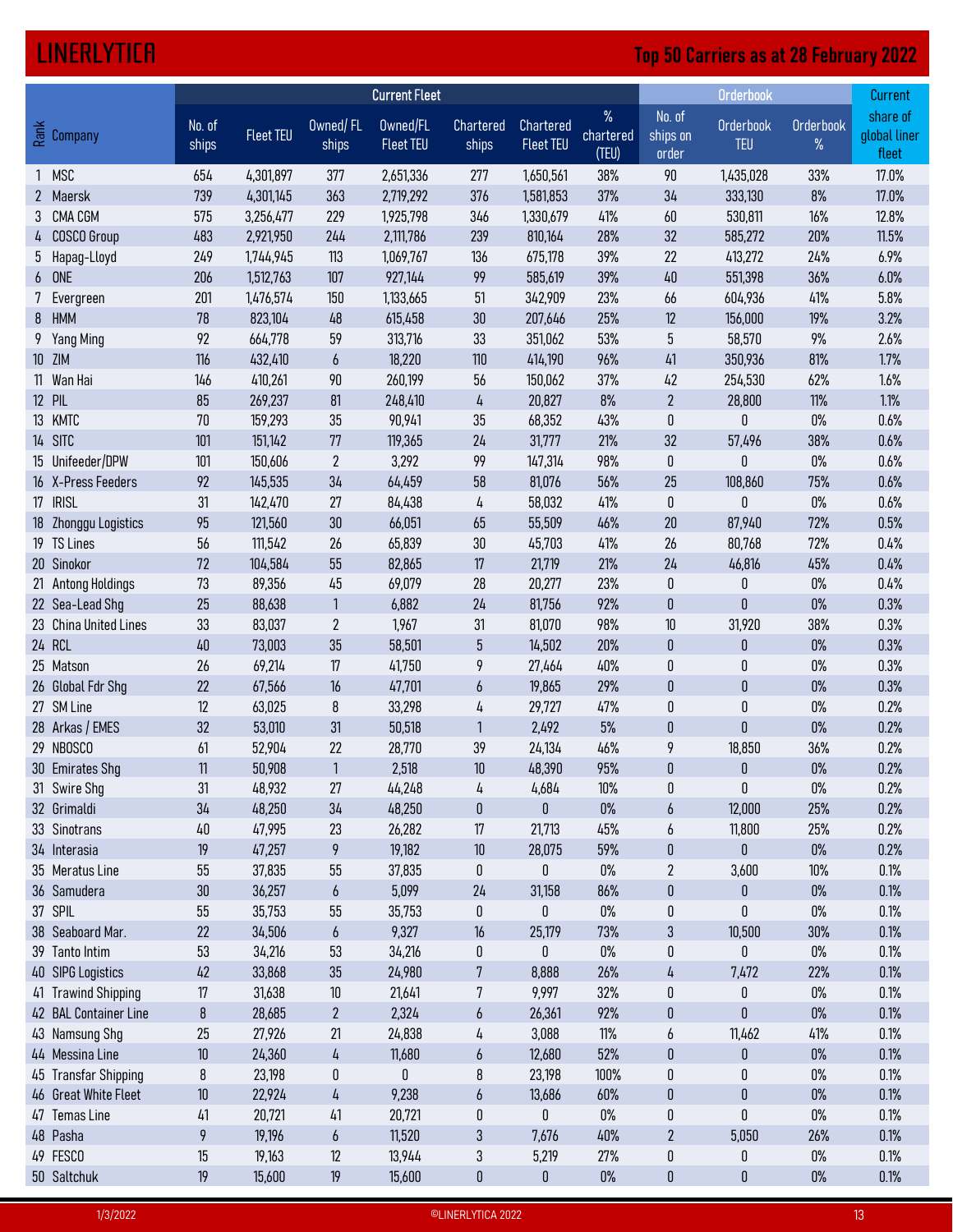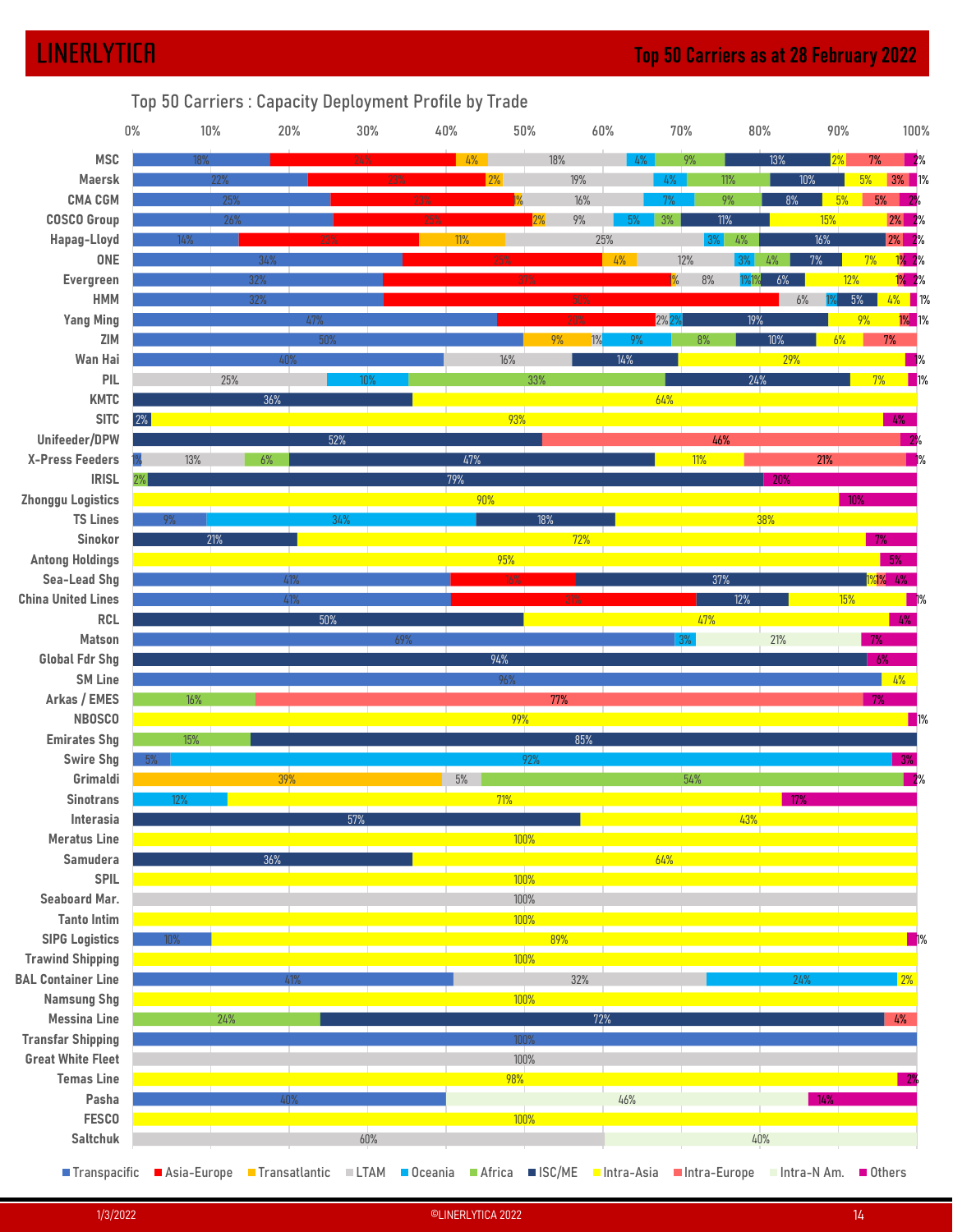# LINERLYTICA Global Containership Deployment Breakdown as at 28 Feb 2022

| Average<br><b>TEU</b><br><b>Ships</b><br><b>TEU</b><br>Deployment breakdown by vessel count<br>344<br>5,442,030<br>15,820<br>0<br>500<br>1,000<br>1,500<br>Far East-Med<br>117<br>1,595,593<br>13,638<br>Far East-North Europe<br>227<br>3,846,437<br>16,945<br>Asia-Europe<br>5.9%<br>695<br>8,251<br>5,734,590<br>Transpacific<br>11.9%<br>Far East-East Coast North America<br>287<br>9,199<br>2,640,165<br>Transatlantic<br>2.2%<br>Far East-West Coast North America<br>408<br>7,584<br>3,094,425<br>ME/ISC<br>11.2%<br>131<br>5,332<br>698,438<br>Latin America<br>11.4%<br>Med-North America<br>5,411<br>66<br>357,094<br>Africa<br>7.5%<br>North Europe-North America<br>65<br>5,251<br>341,344<br>Oceania<br>4.6%<br>654<br>3,071,797<br>4,697<br>Intra-Far East<br>31.0%<br>7,101<br>North America-ME/ISC<br>63<br>447,378<br>Intra-Europe<br>10.7%<br>Europe-ME/ISC<br>7,159<br>105<br>751,646<br>Far East-Middle East<br>99<br>7,475<br>Intra-N. America<br>740,050<br>0.3%<br>Far East-Indian Subcontinent<br>157<br>690,156<br>4,396<br><b>Tramp Trades</b><br>0.0%<br>Far East-Bengal<br>73<br>1,784<br>130,222<br>Drydocked<br>2.6%<br>ISC-Bengal<br>16<br>1,532<br>24,510<br>Idle/Casualties<br>$\blacksquare$ 0.5%<br>As % of total fleet<br>Intra-ISC<br>28<br>1,897<br>53,105<br>Intra-ME<br>77<br>130,232<br>1,691<br>ME-ISC<br>36<br>104,498<br>2,903<br>Deployment breakdown by vessel capacity<br>666<br>3,457,538<br>5,191<br><b>Capacity in TEU Millions</b><br>Far East-Latin America<br>8,583<br>192<br>1,648,025<br>5.00<br>0.00<br>2.00<br>4.00<br>6.00<br>1.00<br>3.00<br>North America-Latin America<br>2,490<br>190<br>473,091<br>Europe-Latin America<br>170<br>6,369<br>1,082,779<br>Asia-Europe<br>21.6%<br>Intra-Latin America<br>114<br>2,225<br>253,643<br>Transpacific<br>3,603<br>439<br>1,581,744<br>Transatlantic<br>2.8%<br>Far East-Africa<br>160<br>4,964<br>794,236<br>ME/ISC<br>12.2%<br>Europe-Africa<br>151<br>492,224<br>3,260<br>Latin America<br>13.7%<br>Americas-Africa<br>19<br>42,793<br>2,252<br>6.3%<br>Africa<br>Africa-ME/ISC<br>66<br>193,945<br>2,939<br>Oceania<br>4.0%<br>43<br>Intra-Africa<br>58,546<br>1,362<br>3,764<br>269<br>1,012,461<br>Intra-Far East<br>10.7%<br>Europe-ANZ<br>25<br>6,246<br>156,162<br>Intra-Europe<br>4.0%<br>Far East-ANZ<br>155<br>4,448<br>689,427<br>Intra-N. America<br>0.1%<br>1,373<br>Far East-South Pacific<br>33<br>45,298<br><b>Tramp Trades</b><br>0.0%<br>North America-Oceania<br>23<br>84,110<br>3,657<br>Drydocked<br>$\parallel$ 1.7%<br>Intra Oceania<br>33<br>37,464<br>1,135<br>As % of total fleet<br>Idle/Casualties<br>$\parallel$ 0.2%<br>1,812<br>1,484<br>2,689,505<br>North Asia-Southeast Asia<br>600<br>2,269<br>1,361,666<br>Intra-North Asia<br>308<br>1,083<br>333,669<br>Intra-Southeast Asia<br>1,499<br>173<br>259,296<br>Average vessel size by trade<br>Russia Far East<br>49<br>64,803<br>1,323<br>209<br>Domestic - Japan<br>43<br>8,981<br>Vessel size in TEU<br>Domestic - China<br>375<br>504,444<br>1,345<br>0<br>5,000<br>10,000<br>15,000<br>Domestic - Philippines<br>31<br>15,492<br>500<br>Asia-Europe<br>15820<br>Domestic - Vietnam<br>20<br>13,532<br>677<br>Transpacific<br>Domestic - Malaysia<br>16<br>11,353<br>710<br>8 251<br>Transatlantic<br>Domertic - Indonesia<br>197<br>116,269<br>590<br>624<br>1,009,735<br>1,618<br>ME/ISC<br>4697<br>Intra-Iberia<br>49<br>48,332<br>986<br>Latin America<br>5.191<br>Intra-Med<br>1,482<br>273<br>404,454<br>Africa<br>3,603<br>Intra-North Europe<br>247<br>1,178<br>290,894<br>Oceania<br>3.764<br>North Europe-Med<br>55<br>4,837<br>266,055<br>Intra-Far East<br>19<br>1,979<br>37,593<br>Intra-Europe<br>518 <sup>2</sup><br>Jones Act<br>16<br>2,189<br>35,030<br>Intra-N. America<br>979<br>$\mathsf 3$<br>2,563<br>854<br>Canada<br>314<br><b>Tramp Trades</b><br>$\overline{2}$<br>627<br>314<br>Drydocked<br>2.864<br>152<br>435,383<br>2,864<br>Idle/Casualties<br>29<br>2,103<br>2,103<br>60,982<br>5,836<br>4,324<br>25,232,422 |             |  |  |  | <b>Global Containership Deployment Breakdown as at 28 Feb 2022</b> |       |
|------------------------------------------------------------------------------------------------------------------------------------------------------------------------------------------------------------------------------------------------------------------------------------------------------------------------------------------------------------------------------------------------------------------------------------------------------------------------------------------------------------------------------------------------------------------------------------------------------------------------------------------------------------------------------------------------------------------------------------------------------------------------------------------------------------------------------------------------------------------------------------------------------------------------------------------------------------------------------------------------------------------------------------------------------------------------------------------------------------------------------------------------------------------------------------------------------------------------------------------------------------------------------------------------------------------------------------------------------------------------------------------------------------------------------------------------------------------------------------------------------------------------------------------------------------------------------------------------------------------------------------------------------------------------------------------------------------------------------------------------------------------------------------------------------------------------------------------------------------------------------------------------------------------------------------------------------------------------------------------------------------------------------------------------------------------------------------------------------------------------------------------------------------------------------------------------------------------------------------------------------------------------------------------------------------------------------------------------------------------------------------------------------------------------------------------------------------------------------------------------------------------------------------------------------------------------------------------------------------------------------------------------------------------------------------------------------------------------------------------------------------------------------------------------------------------------------------------------------------------------------------------------------------------------------------------------------------------------------------------------------------------------------------------------------------------------------------------------------------------------------------------------------------------------------------------------------------------------------------------------------------------------------------------------------------------------------------------------------------------------------------------------------------------------------------------------------------------------------------------------------------------------------------------------------------------------------------------------------------------------------------------------------------------------------------------------------------------------------------------------------------------------------------------------------------------------------------------------------------------------------------------------------------------------------------------------------------------------------------------------------------------------------------------------|-------------|--|--|--|--------------------------------------------------------------------|-------|
| 2,000                                                                                                                                                                                                                                                                                                                                                                                                                                                                                                                                                                                                                                                                                                                                                                                                                                                                                                                                                                                                                                                                                                                                                                                                                                                                                                                                                                                                                                                                                                                                                                                                                                                                                                                                                                                                                                                                                                                                                                                                                                                                                                                                                                                                                                                                                                                                                                                                                                                                                                                                                                                                                                                                                                                                                                                                                                                                                                                                                                                                                                                                                                                                                                                                                                                                                                                                                                                                                                                                                                                                                                                                                                                                                                                                                                                                                                                                                                                                                                                                                                          |             |  |  |  |                                                                    |       |
| Transpacific<br>Transatlantic<br><b>Latin America</b><br>Drydocked                                                                                                                                                                                                                                                                                                                                                                                                                                                                                                                                                                                                                                                                                                                                                                                                                                                                                                                                                                                                                                                                                                                                                                                                                                                                                                                                                                                                                                                                                                                                                                                                                                                                                                                                                                                                                                                                                                                                                                                                                                                                                                                                                                                                                                                                                                                                                                                                                                                                                                                                                                                                                                                                                                                                                                                                                                                                                                                                                                                                                                                                                                                                                                                                                                                                                                                                                                                                                                                                                                                                                                                                                                                                                                                                                                                                                                                                                                                                                                             | Asia-Europe |  |  |  |                                                                    |       |
|                                                                                                                                                                                                                                                                                                                                                                                                                                                                                                                                                                                                                                                                                                                                                                                                                                                                                                                                                                                                                                                                                                                                                                                                                                                                                                                                                                                                                                                                                                                                                                                                                                                                                                                                                                                                                                                                                                                                                                                                                                                                                                                                                                                                                                                                                                                                                                                                                                                                                                                                                                                                                                                                                                                                                                                                                                                                                                                                                                                                                                                                                                                                                                                                                                                                                                                                                                                                                                                                                                                                                                                                                                                                                                                                                                                                                                                                                                                                                                                                                                                |             |  |  |  |                                                                    |       |
|                                                                                                                                                                                                                                                                                                                                                                                                                                                                                                                                                                                                                                                                                                                                                                                                                                                                                                                                                                                                                                                                                                                                                                                                                                                                                                                                                                                                                                                                                                                                                                                                                                                                                                                                                                                                                                                                                                                                                                                                                                                                                                                                                                                                                                                                                                                                                                                                                                                                                                                                                                                                                                                                                                                                                                                                                                                                                                                                                                                                                                                                                                                                                                                                                                                                                                                                                                                                                                                                                                                                                                                                                                                                                                                                                                                                                                                                                                                                                                                                                                                |             |  |  |  |                                                                    |       |
|                                                                                                                                                                                                                                                                                                                                                                                                                                                                                                                                                                                                                                                                                                                                                                                                                                                                                                                                                                                                                                                                                                                                                                                                                                                                                                                                                                                                                                                                                                                                                                                                                                                                                                                                                                                                                                                                                                                                                                                                                                                                                                                                                                                                                                                                                                                                                                                                                                                                                                                                                                                                                                                                                                                                                                                                                                                                                                                                                                                                                                                                                                                                                                                                                                                                                                                                                                                                                                                                                                                                                                                                                                                                                                                                                                                                                                                                                                                                                                                                                                                |             |  |  |  |                                                                    |       |
|                                                                                                                                                                                                                                                                                                                                                                                                                                                                                                                                                                                                                                                                                                                                                                                                                                                                                                                                                                                                                                                                                                                                                                                                                                                                                                                                                                                                                                                                                                                                                                                                                                                                                                                                                                                                                                                                                                                                                                                                                                                                                                                                                                                                                                                                                                                                                                                                                                                                                                                                                                                                                                                                                                                                                                                                                                                                                                                                                                                                                                                                                                                                                                                                                                                                                                                                                                                                                                                                                                                                                                                                                                                                                                                                                                                                                                                                                                                                                                                                                                                |             |  |  |  |                                                                    |       |
| Middle East/Indian Subcontinent<br>Intra-Far East<br>Intra-Europe<br>Intra-North America<br><b>Tramp Trades</b><br>Idle/Casualties                                                                                                                                                                                                                                                                                                                                                                                                                                                                                                                                                                                                                                                                                                                                                                                                                                                                                                                                                                                                                                                                                                                                                                                                                                                                                                                                                                                                                                                                                                                                                                                                                                                                                                                                                                                                                                                                                                                                                                                                                                                                                                                                                                                                                                                                                                                                                                                                                                                                                                                                                                                                                                                                                                                                                                                                                                                                                                                                                                                                                                                                                                                                                                                                                                                                                                                                                                                                                                                                                                                                                                                                                                                                                                                                                                                                                                                                                                             |             |  |  |  |                                                                    |       |
| Africa<br>Oceania<br><b>Total All Containerships</b>                                                                                                                                                                                                                                                                                                                                                                                                                                                                                                                                                                                                                                                                                                                                                                                                                                                                                                                                                                                                                                                                                                                                                                                                                                                                                                                                                                                                                                                                                                                                                                                                                                                                                                                                                                                                                                                                                                                                                                                                                                                                                                                                                                                                                                                                                                                                                                                                                                                                                                                                                                                                                                                                                                                                                                                                                                                                                                                                                                                                                                                                                                                                                                                                                                                                                                                                                                                                                                                                                                                                                                                                                                                                                                                                                                                                                                                                                                                                                                                           |             |  |  |  |                                                                    |       |
|                                                                                                                                                                                                                                                                                                                                                                                                                                                                                                                                                                                                                                                                                                                                                                                                                                                                                                                                                                                                                                                                                                                                                                                                                                                                                                                                                                                                                                                                                                                                                                                                                                                                                                                                                                                                                                                                                                                                                                                                                                                                                                                                                                                                                                                                                                                                                                                                                                                                                                                                                                                                                                                                                                                                                                                                                                                                                                                                                                                                                                                                                                                                                                                                                                                                                                                                                                                                                                                                                                                                                                                                                                                                                                                                                                                                                                                                                                                                                                                                                                                |             |  |  |  |                                                                    |       |
|                                                                                                                                                                                                                                                                                                                                                                                                                                                                                                                                                                                                                                                                                                                                                                                                                                                                                                                                                                                                                                                                                                                                                                                                                                                                                                                                                                                                                                                                                                                                                                                                                                                                                                                                                                                                                                                                                                                                                                                                                                                                                                                                                                                                                                                                                                                                                                                                                                                                                                                                                                                                                                                                                                                                                                                                                                                                                                                                                                                                                                                                                                                                                                                                                                                                                                                                                                                                                                                                                                                                                                                                                                                                                                                                                                                                                                                                                                                                                                                                                                                |             |  |  |  |                                                                    |       |
|                                                                                                                                                                                                                                                                                                                                                                                                                                                                                                                                                                                                                                                                                                                                                                                                                                                                                                                                                                                                                                                                                                                                                                                                                                                                                                                                                                                                                                                                                                                                                                                                                                                                                                                                                                                                                                                                                                                                                                                                                                                                                                                                                                                                                                                                                                                                                                                                                                                                                                                                                                                                                                                                                                                                                                                                                                                                                                                                                                                                                                                                                                                                                                                                                                                                                                                                                                                                                                                                                                                                                                                                                                                                                                                                                                                                                                                                                                                                                                                                                                                |             |  |  |  |                                                                    |       |
|                                                                                                                                                                                                                                                                                                                                                                                                                                                                                                                                                                                                                                                                                                                                                                                                                                                                                                                                                                                                                                                                                                                                                                                                                                                                                                                                                                                                                                                                                                                                                                                                                                                                                                                                                                                                                                                                                                                                                                                                                                                                                                                                                                                                                                                                                                                                                                                                                                                                                                                                                                                                                                                                                                                                                                                                                                                                                                                                                                                                                                                                                                                                                                                                                                                                                                                                                                                                                                                                                                                                                                                                                                                                                                                                                                                                                                                                                                                                                                                                                                                |             |  |  |  |                                                                    |       |
|                                                                                                                                                                                                                                                                                                                                                                                                                                                                                                                                                                                                                                                                                                                                                                                                                                                                                                                                                                                                                                                                                                                                                                                                                                                                                                                                                                                                                                                                                                                                                                                                                                                                                                                                                                                                                                                                                                                                                                                                                                                                                                                                                                                                                                                                                                                                                                                                                                                                                                                                                                                                                                                                                                                                                                                                                                                                                                                                                                                                                                                                                                                                                                                                                                                                                                                                                                                                                                                                                                                                                                                                                                                                                                                                                                                                                                                                                                                                                                                                                                                |             |  |  |  |                                                                    |       |
|                                                                                                                                                                                                                                                                                                                                                                                                                                                                                                                                                                                                                                                                                                                                                                                                                                                                                                                                                                                                                                                                                                                                                                                                                                                                                                                                                                                                                                                                                                                                                                                                                                                                                                                                                                                                                                                                                                                                                                                                                                                                                                                                                                                                                                                                                                                                                                                                                                                                                                                                                                                                                                                                                                                                                                                                                                                                                                                                                                                                                                                                                                                                                                                                                                                                                                                                                                                                                                                                                                                                                                                                                                                                                                                                                                                                                                                                                                                                                                                                                                                |             |  |  |  |                                                                    |       |
|                                                                                                                                                                                                                                                                                                                                                                                                                                                                                                                                                                                                                                                                                                                                                                                                                                                                                                                                                                                                                                                                                                                                                                                                                                                                                                                                                                                                                                                                                                                                                                                                                                                                                                                                                                                                                                                                                                                                                                                                                                                                                                                                                                                                                                                                                                                                                                                                                                                                                                                                                                                                                                                                                                                                                                                                                                                                                                                                                                                                                                                                                                                                                                                                                                                                                                                                                                                                                                                                                                                                                                                                                                                                                                                                                                                                                                                                                                                                                                                                                                                |             |  |  |  |                                                                    |       |
|                                                                                                                                                                                                                                                                                                                                                                                                                                                                                                                                                                                                                                                                                                                                                                                                                                                                                                                                                                                                                                                                                                                                                                                                                                                                                                                                                                                                                                                                                                                                                                                                                                                                                                                                                                                                                                                                                                                                                                                                                                                                                                                                                                                                                                                                                                                                                                                                                                                                                                                                                                                                                                                                                                                                                                                                                                                                                                                                                                                                                                                                                                                                                                                                                                                                                                                                                                                                                                                                                                                                                                                                                                                                                                                                                                                                                                                                                                                                                                                                                                                |             |  |  |  |                                                                    |       |
|                                                                                                                                                                                                                                                                                                                                                                                                                                                                                                                                                                                                                                                                                                                                                                                                                                                                                                                                                                                                                                                                                                                                                                                                                                                                                                                                                                                                                                                                                                                                                                                                                                                                                                                                                                                                                                                                                                                                                                                                                                                                                                                                                                                                                                                                                                                                                                                                                                                                                                                                                                                                                                                                                                                                                                                                                                                                                                                                                                                                                                                                                                                                                                                                                                                                                                                                                                                                                                                                                                                                                                                                                                                                                                                                                                                                                                                                                                                                                                                                                                                |             |  |  |  |                                                                    |       |
|                                                                                                                                                                                                                                                                                                                                                                                                                                                                                                                                                                                                                                                                                                                                                                                                                                                                                                                                                                                                                                                                                                                                                                                                                                                                                                                                                                                                                                                                                                                                                                                                                                                                                                                                                                                                                                                                                                                                                                                                                                                                                                                                                                                                                                                                                                                                                                                                                                                                                                                                                                                                                                                                                                                                                                                                                                                                                                                                                                                                                                                                                                                                                                                                                                                                                                                                                                                                                                                                                                                                                                                                                                                                                                                                                                                                                                                                                                                                                                                                                                                |             |  |  |  |                                                                    |       |
|                                                                                                                                                                                                                                                                                                                                                                                                                                                                                                                                                                                                                                                                                                                                                                                                                                                                                                                                                                                                                                                                                                                                                                                                                                                                                                                                                                                                                                                                                                                                                                                                                                                                                                                                                                                                                                                                                                                                                                                                                                                                                                                                                                                                                                                                                                                                                                                                                                                                                                                                                                                                                                                                                                                                                                                                                                                                                                                                                                                                                                                                                                                                                                                                                                                                                                                                                                                                                                                                                                                                                                                                                                                                                                                                                                                                                                                                                                                                                                                                                                                |             |  |  |  |                                                                    |       |
|                                                                                                                                                                                                                                                                                                                                                                                                                                                                                                                                                                                                                                                                                                                                                                                                                                                                                                                                                                                                                                                                                                                                                                                                                                                                                                                                                                                                                                                                                                                                                                                                                                                                                                                                                                                                                                                                                                                                                                                                                                                                                                                                                                                                                                                                                                                                                                                                                                                                                                                                                                                                                                                                                                                                                                                                                                                                                                                                                                                                                                                                                                                                                                                                                                                                                                                                                                                                                                                                                                                                                                                                                                                                                                                                                                                                                                                                                                                                                                                                                                                |             |  |  |  |                                                                    | 22.7% |
|                                                                                                                                                                                                                                                                                                                                                                                                                                                                                                                                                                                                                                                                                                                                                                                                                                                                                                                                                                                                                                                                                                                                                                                                                                                                                                                                                                                                                                                                                                                                                                                                                                                                                                                                                                                                                                                                                                                                                                                                                                                                                                                                                                                                                                                                                                                                                                                                                                                                                                                                                                                                                                                                                                                                                                                                                                                                                                                                                                                                                                                                                                                                                                                                                                                                                                                                                                                                                                                                                                                                                                                                                                                                                                                                                                                                                                                                                                                                                                                                                                                |             |  |  |  |                                                                    |       |
|                                                                                                                                                                                                                                                                                                                                                                                                                                                                                                                                                                                                                                                                                                                                                                                                                                                                                                                                                                                                                                                                                                                                                                                                                                                                                                                                                                                                                                                                                                                                                                                                                                                                                                                                                                                                                                                                                                                                                                                                                                                                                                                                                                                                                                                                                                                                                                                                                                                                                                                                                                                                                                                                                                                                                                                                                                                                                                                                                                                                                                                                                                                                                                                                                                                                                                                                                                                                                                                                                                                                                                                                                                                                                                                                                                                                                                                                                                                                                                                                                                                |             |  |  |  |                                                                    |       |
|                                                                                                                                                                                                                                                                                                                                                                                                                                                                                                                                                                                                                                                                                                                                                                                                                                                                                                                                                                                                                                                                                                                                                                                                                                                                                                                                                                                                                                                                                                                                                                                                                                                                                                                                                                                                                                                                                                                                                                                                                                                                                                                                                                                                                                                                                                                                                                                                                                                                                                                                                                                                                                                                                                                                                                                                                                                                                                                                                                                                                                                                                                                                                                                                                                                                                                                                                                                                                                                                                                                                                                                                                                                                                                                                                                                                                                                                                                                                                                                                                                                |             |  |  |  |                                                                    |       |
|                                                                                                                                                                                                                                                                                                                                                                                                                                                                                                                                                                                                                                                                                                                                                                                                                                                                                                                                                                                                                                                                                                                                                                                                                                                                                                                                                                                                                                                                                                                                                                                                                                                                                                                                                                                                                                                                                                                                                                                                                                                                                                                                                                                                                                                                                                                                                                                                                                                                                                                                                                                                                                                                                                                                                                                                                                                                                                                                                                                                                                                                                                                                                                                                                                                                                                                                                                                                                                                                                                                                                                                                                                                                                                                                                                                                                                                                                                                                                                                                                                                |             |  |  |  |                                                                    |       |
|                                                                                                                                                                                                                                                                                                                                                                                                                                                                                                                                                                                                                                                                                                                                                                                                                                                                                                                                                                                                                                                                                                                                                                                                                                                                                                                                                                                                                                                                                                                                                                                                                                                                                                                                                                                                                                                                                                                                                                                                                                                                                                                                                                                                                                                                                                                                                                                                                                                                                                                                                                                                                                                                                                                                                                                                                                                                                                                                                                                                                                                                                                                                                                                                                                                                                                                                                                                                                                                                                                                                                                                                                                                                                                                                                                                                                                                                                                                                                                                                                                                |             |  |  |  |                                                                    |       |
|                                                                                                                                                                                                                                                                                                                                                                                                                                                                                                                                                                                                                                                                                                                                                                                                                                                                                                                                                                                                                                                                                                                                                                                                                                                                                                                                                                                                                                                                                                                                                                                                                                                                                                                                                                                                                                                                                                                                                                                                                                                                                                                                                                                                                                                                                                                                                                                                                                                                                                                                                                                                                                                                                                                                                                                                                                                                                                                                                                                                                                                                                                                                                                                                                                                                                                                                                                                                                                                                                                                                                                                                                                                                                                                                                                                                                                                                                                                                                                                                                                                |             |  |  |  |                                                                    |       |
|                                                                                                                                                                                                                                                                                                                                                                                                                                                                                                                                                                                                                                                                                                                                                                                                                                                                                                                                                                                                                                                                                                                                                                                                                                                                                                                                                                                                                                                                                                                                                                                                                                                                                                                                                                                                                                                                                                                                                                                                                                                                                                                                                                                                                                                                                                                                                                                                                                                                                                                                                                                                                                                                                                                                                                                                                                                                                                                                                                                                                                                                                                                                                                                                                                                                                                                                                                                                                                                                                                                                                                                                                                                                                                                                                                                                                                                                                                                                                                                                                                                |             |  |  |  |                                                                    |       |
|                                                                                                                                                                                                                                                                                                                                                                                                                                                                                                                                                                                                                                                                                                                                                                                                                                                                                                                                                                                                                                                                                                                                                                                                                                                                                                                                                                                                                                                                                                                                                                                                                                                                                                                                                                                                                                                                                                                                                                                                                                                                                                                                                                                                                                                                                                                                                                                                                                                                                                                                                                                                                                                                                                                                                                                                                                                                                                                                                                                                                                                                                                                                                                                                                                                                                                                                                                                                                                                                                                                                                                                                                                                                                                                                                                                                                                                                                                                                                                                                                                                |             |  |  |  |                                                                    |       |
|                                                                                                                                                                                                                                                                                                                                                                                                                                                                                                                                                                                                                                                                                                                                                                                                                                                                                                                                                                                                                                                                                                                                                                                                                                                                                                                                                                                                                                                                                                                                                                                                                                                                                                                                                                                                                                                                                                                                                                                                                                                                                                                                                                                                                                                                                                                                                                                                                                                                                                                                                                                                                                                                                                                                                                                                                                                                                                                                                                                                                                                                                                                                                                                                                                                                                                                                                                                                                                                                                                                                                                                                                                                                                                                                                                                                                                                                                                                                                                                                                                                |             |  |  |  |                                                                    |       |
|                                                                                                                                                                                                                                                                                                                                                                                                                                                                                                                                                                                                                                                                                                                                                                                                                                                                                                                                                                                                                                                                                                                                                                                                                                                                                                                                                                                                                                                                                                                                                                                                                                                                                                                                                                                                                                                                                                                                                                                                                                                                                                                                                                                                                                                                                                                                                                                                                                                                                                                                                                                                                                                                                                                                                                                                                                                                                                                                                                                                                                                                                                                                                                                                                                                                                                                                                                                                                                                                                                                                                                                                                                                                                                                                                                                                                                                                                                                                                                                                                                                |             |  |  |  |                                                                    |       |
|                                                                                                                                                                                                                                                                                                                                                                                                                                                                                                                                                                                                                                                                                                                                                                                                                                                                                                                                                                                                                                                                                                                                                                                                                                                                                                                                                                                                                                                                                                                                                                                                                                                                                                                                                                                                                                                                                                                                                                                                                                                                                                                                                                                                                                                                                                                                                                                                                                                                                                                                                                                                                                                                                                                                                                                                                                                                                                                                                                                                                                                                                                                                                                                                                                                                                                                                                                                                                                                                                                                                                                                                                                                                                                                                                                                                                                                                                                                                                                                                                                                |             |  |  |  |                                                                    |       |
|                                                                                                                                                                                                                                                                                                                                                                                                                                                                                                                                                                                                                                                                                                                                                                                                                                                                                                                                                                                                                                                                                                                                                                                                                                                                                                                                                                                                                                                                                                                                                                                                                                                                                                                                                                                                                                                                                                                                                                                                                                                                                                                                                                                                                                                                                                                                                                                                                                                                                                                                                                                                                                                                                                                                                                                                                                                                                                                                                                                                                                                                                                                                                                                                                                                                                                                                                                                                                                                                                                                                                                                                                                                                                                                                                                                                                                                                                                                                                                                                                                                |             |  |  |  |                                                                    |       |
|                                                                                                                                                                                                                                                                                                                                                                                                                                                                                                                                                                                                                                                                                                                                                                                                                                                                                                                                                                                                                                                                                                                                                                                                                                                                                                                                                                                                                                                                                                                                                                                                                                                                                                                                                                                                                                                                                                                                                                                                                                                                                                                                                                                                                                                                                                                                                                                                                                                                                                                                                                                                                                                                                                                                                                                                                                                                                                                                                                                                                                                                                                                                                                                                                                                                                                                                                                                                                                                                                                                                                                                                                                                                                                                                                                                                                                                                                                                                                                                                                                                |             |  |  |  |                                                                    |       |
|                                                                                                                                                                                                                                                                                                                                                                                                                                                                                                                                                                                                                                                                                                                                                                                                                                                                                                                                                                                                                                                                                                                                                                                                                                                                                                                                                                                                                                                                                                                                                                                                                                                                                                                                                                                                                                                                                                                                                                                                                                                                                                                                                                                                                                                                                                                                                                                                                                                                                                                                                                                                                                                                                                                                                                                                                                                                                                                                                                                                                                                                                                                                                                                                                                                                                                                                                                                                                                                                                                                                                                                                                                                                                                                                                                                                                                                                                                                                                                                                                                                |             |  |  |  |                                                                    |       |
|                                                                                                                                                                                                                                                                                                                                                                                                                                                                                                                                                                                                                                                                                                                                                                                                                                                                                                                                                                                                                                                                                                                                                                                                                                                                                                                                                                                                                                                                                                                                                                                                                                                                                                                                                                                                                                                                                                                                                                                                                                                                                                                                                                                                                                                                                                                                                                                                                                                                                                                                                                                                                                                                                                                                                                                                                                                                                                                                                                                                                                                                                                                                                                                                                                                                                                                                                                                                                                                                                                                                                                                                                                                                                                                                                                                                                                                                                                                                                                                                                                                |             |  |  |  |                                                                    |       |
|                                                                                                                                                                                                                                                                                                                                                                                                                                                                                                                                                                                                                                                                                                                                                                                                                                                                                                                                                                                                                                                                                                                                                                                                                                                                                                                                                                                                                                                                                                                                                                                                                                                                                                                                                                                                                                                                                                                                                                                                                                                                                                                                                                                                                                                                                                                                                                                                                                                                                                                                                                                                                                                                                                                                                                                                                                                                                                                                                                                                                                                                                                                                                                                                                                                                                                                                                                                                                                                                                                                                                                                                                                                                                                                                                                                                                                                                                                                                                                                                                                                |             |  |  |  |                                                                    |       |
|                                                                                                                                                                                                                                                                                                                                                                                                                                                                                                                                                                                                                                                                                                                                                                                                                                                                                                                                                                                                                                                                                                                                                                                                                                                                                                                                                                                                                                                                                                                                                                                                                                                                                                                                                                                                                                                                                                                                                                                                                                                                                                                                                                                                                                                                                                                                                                                                                                                                                                                                                                                                                                                                                                                                                                                                                                                                                                                                                                                                                                                                                                                                                                                                                                                                                                                                                                                                                                                                                                                                                                                                                                                                                                                                                                                                                                                                                                                                                                                                                                                |             |  |  |  |                                                                    |       |
|                                                                                                                                                                                                                                                                                                                                                                                                                                                                                                                                                                                                                                                                                                                                                                                                                                                                                                                                                                                                                                                                                                                                                                                                                                                                                                                                                                                                                                                                                                                                                                                                                                                                                                                                                                                                                                                                                                                                                                                                                                                                                                                                                                                                                                                                                                                                                                                                                                                                                                                                                                                                                                                                                                                                                                                                                                                                                                                                                                                                                                                                                                                                                                                                                                                                                                                                                                                                                                                                                                                                                                                                                                                                                                                                                                                                                                                                                                                                                                                                                                                |             |  |  |  |                                                                    |       |
|                                                                                                                                                                                                                                                                                                                                                                                                                                                                                                                                                                                                                                                                                                                                                                                                                                                                                                                                                                                                                                                                                                                                                                                                                                                                                                                                                                                                                                                                                                                                                                                                                                                                                                                                                                                                                                                                                                                                                                                                                                                                                                                                                                                                                                                                                                                                                                                                                                                                                                                                                                                                                                                                                                                                                                                                                                                                                                                                                                                                                                                                                                                                                                                                                                                                                                                                                                                                                                                                                                                                                                                                                                                                                                                                                                                                                                                                                                                                                                                                                                                |             |  |  |  |                                                                    |       |
|                                                                                                                                                                                                                                                                                                                                                                                                                                                                                                                                                                                                                                                                                                                                                                                                                                                                                                                                                                                                                                                                                                                                                                                                                                                                                                                                                                                                                                                                                                                                                                                                                                                                                                                                                                                                                                                                                                                                                                                                                                                                                                                                                                                                                                                                                                                                                                                                                                                                                                                                                                                                                                                                                                                                                                                                                                                                                                                                                                                                                                                                                                                                                                                                                                                                                                                                                                                                                                                                                                                                                                                                                                                                                                                                                                                                                                                                                                                                                                                                                                                |             |  |  |  |                                                                    |       |
|                                                                                                                                                                                                                                                                                                                                                                                                                                                                                                                                                                                                                                                                                                                                                                                                                                                                                                                                                                                                                                                                                                                                                                                                                                                                                                                                                                                                                                                                                                                                                                                                                                                                                                                                                                                                                                                                                                                                                                                                                                                                                                                                                                                                                                                                                                                                                                                                                                                                                                                                                                                                                                                                                                                                                                                                                                                                                                                                                                                                                                                                                                                                                                                                                                                                                                                                                                                                                                                                                                                                                                                                                                                                                                                                                                                                                                                                                                                                                                                                                                                |             |  |  |  |                                                                    |       |
|                                                                                                                                                                                                                                                                                                                                                                                                                                                                                                                                                                                                                                                                                                                                                                                                                                                                                                                                                                                                                                                                                                                                                                                                                                                                                                                                                                                                                                                                                                                                                                                                                                                                                                                                                                                                                                                                                                                                                                                                                                                                                                                                                                                                                                                                                                                                                                                                                                                                                                                                                                                                                                                                                                                                                                                                                                                                                                                                                                                                                                                                                                                                                                                                                                                                                                                                                                                                                                                                                                                                                                                                                                                                                                                                                                                                                                                                                                                                                                                                                                                |             |  |  |  |                                                                    |       |
|                                                                                                                                                                                                                                                                                                                                                                                                                                                                                                                                                                                                                                                                                                                                                                                                                                                                                                                                                                                                                                                                                                                                                                                                                                                                                                                                                                                                                                                                                                                                                                                                                                                                                                                                                                                                                                                                                                                                                                                                                                                                                                                                                                                                                                                                                                                                                                                                                                                                                                                                                                                                                                                                                                                                                                                                                                                                                                                                                                                                                                                                                                                                                                                                                                                                                                                                                                                                                                                                                                                                                                                                                                                                                                                                                                                                                                                                                                                                                                                                                                                |             |  |  |  |                                                                    |       |
|                                                                                                                                                                                                                                                                                                                                                                                                                                                                                                                                                                                                                                                                                                                                                                                                                                                                                                                                                                                                                                                                                                                                                                                                                                                                                                                                                                                                                                                                                                                                                                                                                                                                                                                                                                                                                                                                                                                                                                                                                                                                                                                                                                                                                                                                                                                                                                                                                                                                                                                                                                                                                                                                                                                                                                                                                                                                                                                                                                                                                                                                                                                                                                                                                                                                                                                                                                                                                                                                                                                                                                                                                                                                                                                                                                                                                                                                                                                                                                                                                                                |             |  |  |  |                                                                    |       |
|                                                                                                                                                                                                                                                                                                                                                                                                                                                                                                                                                                                                                                                                                                                                                                                                                                                                                                                                                                                                                                                                                                                                                                                                                                                                                                                                                                                                                                                                                                                                                                                                                                                                                                                                                                                                                                                                                                                                                                                                                                                                                                                                                                                                                                                                                                                                                                                                                                                                                                                                                                                                                                                                                                                                                                                                                                                                                                                                                                                                                                                                                                                                                                                                                                                                                                                                                                                                                                                                                                                                                                                                                                                                                                                                                                                                                                                                                                                                                                                                                                                |             |  |  |  |                                                                    |       |
|                                                                                                                                                                                                                                                                                                                                                                                                                                                                                                                                                                                                                                                                                                                                                                                                                                                                                                                                                                                                                                                                                                                                                                                                                                                                                                                                                                                                                                                                                                                                                                                                                                                                                                                                                                                                                                                                                                                                                                                                                                                                                                                                                                                                                                                                                                                                                                                                                                                                                                                                                                                                                                                                                                                                                                                                                                                                                                                                                                                                                                                                                                                                                                                                                                                                                                                                                                                                                                                                                                                                                                                                                                                                                                                                                                                                                                                                                                                                                                                                                                                |             |  |  |  |                                                                    |       |
|                                                                                                                                                                                                                                                                                                                                                                                                                                                                                                                                                                                                                                                                                                                                                                                                                                                                                                                                                                                                                                                                                                                                                                                                                                                                                                                                                                                                                                                                                                                                                                                                                                                                                                                                                                                                                                                                                                                                                                                                                                                                                                                                                                                                                                                                                                                                                                                                                                                                                                                                                                                                                                                                                                                                                                                                                                                                                                                                                                                                                                                                                                                                                                                                                                                                                                                                                                                                                                                                                                                                                                                                                                                                                                                                                                                                                                                                                                                                                                                                                                                |             |  |  |  |                                                                    |       |



Deployment breakdown by vessel capacity



15,820 8,251 5,332 4,697 5,191 3,603 3,764 1,484 1,618 1,979 314 2,864 Asia-Europe Transpacific Transatlantic ME/ISC Latin America Africa Oceania Intra-Far East Intra-Europe Intra-N. America Tramp Trades | 314 Drydocked Vessel size in TEU Average vessel size by trade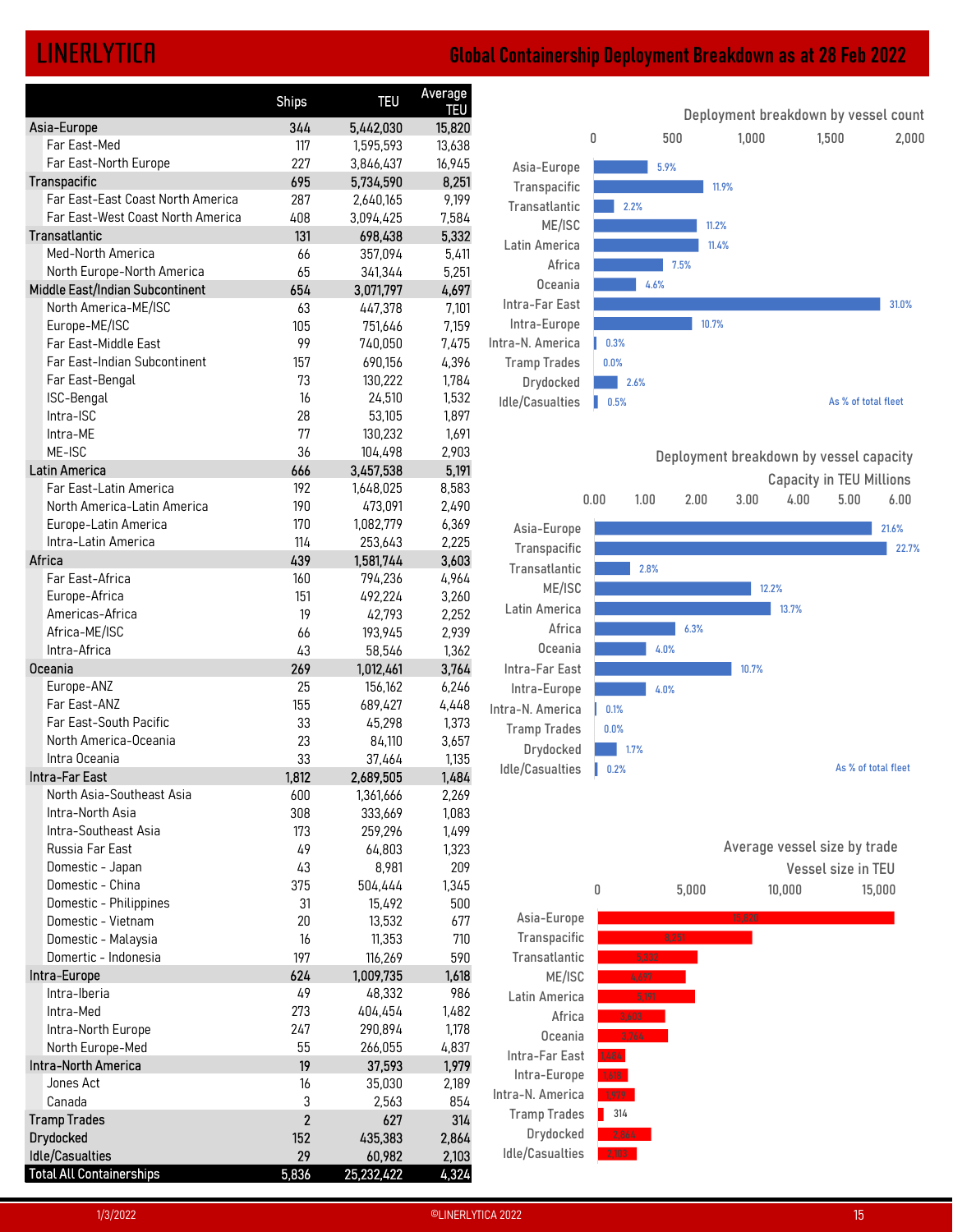.

ZIM to push ahead with its revived ZMP service in April<br>Zim has unveiled its new ZIM MED PACIFIC (ZMP) pendulum service that will connect the Asia-PNW and Asia-East Med **LINERLYTICA**<br>Z**IM to push ahead with its revived ZMP service in April**<br>Zim has unveiled its new ZIM MED PACIFIC (ZMP) pendulum service that will connect the Asia-PNW and Asia-East Med<br>trade.<br>Klang, Haifa, Ambarli, Izmit, trade.

Ready to subscribe?

**LINERLYTICA**<br>ZIM to push ahead with its revived ZMP service in April<br>Zim has unveiled its new ZIM MED PACIFIC (ZMP) pendulum service that will connect the Asia-PNW and Asia-East Med<br>trade.<br>The ZMP will start on 1 April an **LINERLYTICA**<br> **ZIM to push ahead with its revived ZMP service in April**<br>
Zim has unveiled its new ZIM MED PACIFIC (ZMP) pendulum service that will connect the Asia-PNW and Asia-East Med<br>
trade.<br>
The ZMP will start on 1 Ap 8/Orient' service to PNW and the AE-12/Phoenix and AE-15/Tiger services to the East Med.

**INERLYTICR WERGENT AND SET AND SET AND SERVIET AND SERVIET AND MERGENT AND MERGENT AND MED PACIFIC (ZMP) pendulum service that will connect the Asia-PNW and Asia-East Med<br>The ZMP will start on 1 April and will call at Bus** The cooperation on the PNW and East Med will be terminated at the end of March, but the separate ZIM/2M alliance partnership on the Asia-US East Coast/Gulf Coast trades will be renewed. The new agreement is expected to be concluded shortly and will effective on 1 April 2022. The partnership was first launched in September 2018

## Hapag-Lloyd/ONE/ZIM split Asia-East Africa service in new partnership with PIL

Hapag-Lloyd, ONE and ZIM will upgrade their jointly operated Asia-East Africa service (EA3/EAF/CEA) by splitting it into 2 weekly services that will serve Mombasa and Dar Es Salaam separately. The service will incorporate PIL's independently operated EAS service in a new 4-carrier partnership.

The Mombasa loop (EAS3/EA3/EAS) will start on 13 March 2022 and call at Qingdao, Shanghai, Ningbo, Nansha, Singapore, Port Klang, Mombasa, Port Klang, Singapore, Nansha, Qingdao.

The Dar Es Salaam loop (EAS4/EA4/EA3) will start on 10 March 2022 and call at Shanghai, Ningbo, Nansha, Singapore, Port Klang, Dar Es Salaam, Port Klang, Singapore, Shanghai.

The 2 new loops will replace the current EA3/EAF/CEA service that calls at Shanghai, Ningbo, Nansha, Singapore, Port Klang, Mombasa, Dar Es Salaam, Port Klang, Singapore, Shanghai using 7 ships of 2,600 to 2,800 teu. The service was launched in April 2021 with Hapag-Lloyd and ONE contributing 2 ships each while ZIM currently operates 3 ships on this loop. operated EAS service in a new 4-carrier partnership.<br>The Mombasa loop (EAS3/EA3/EAS) will start on 13 March 2022 and call at Qingdao. Shanghai, Ningbo, Nansha, Singapore, Port Klang, Mombasa, Port Klang, Singapore, Nansha, The Dar Es Salaam loop (EAS4/EA4/EA3) will start on 10 March 2022 and call at Shanghai, Ningbo, Nansha, Singapore,<br>Port Klang, Dar Es Salaam, Port Klang, Singapore, Shanghai.<br>The 2 new loops will replace the current EA3/EA

It also replaces PIL's EAS service that calls Qingdao, Shanghai, Ningbo, Nansha, Singapore, Mombasa, Dar es Salaam, Singapore, Nansha, Qingdao that uses 7 PIL ships of 2,750 to 3,560 teu.

## CNC to take slots on 2 of ASL's South China-Vietnam services

e, Waristia, uniguato that uses 7 PTL ships of 2,750 to 3,360 ted.<br> **kke slots on 2 of ASL's South China-Vietnam services**<br>
eas Lines will revise 2 of its South China to Central and Northern Vietnam services, with CNC taki The Hong Kong Danang Service (HDS) will start on 28 February 2022 and call at Hong Kong, Shekou, Nansha, Danang, Hong Kong with the 357 teu HUA KAI. The Hong Kong Haiphong Express 5 (HHX5) will start from 7 March 2022 and call at